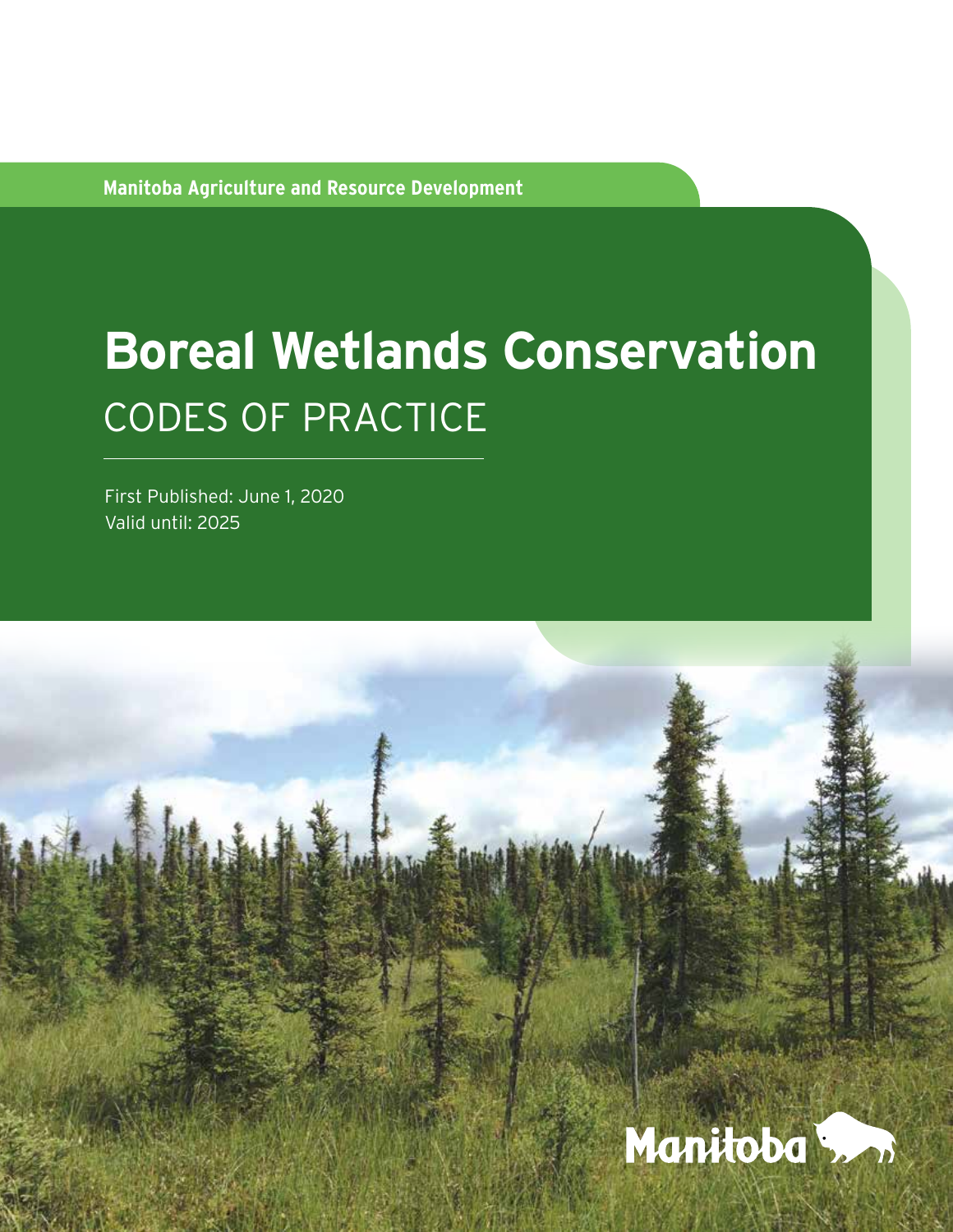# **Boreal Wetlands Conservation Codes of Practice**

### **June 2020**

#### **Developed by Manitoba Agriculture and Resource Development**

We acknowledge the following organizations for their contributions:

- Ducks Unlimited Canada
- Manitoba Wildlife Federation
- Canadian Sphagnum Peat Moss Association
- Manitoba Hydro
- Forest Industry Association of Manitoba
- Manitoba Mining Association
- Thomas Nepinak Consulting

#### **Copies of this publication are available at:**

#### *[www.manitoba.ca/sd/forests\\_and\\_lands/forestry/index.html](http://www.manitoba.ca/sd/forests_and_lands/forestry/index.html)*

### **Or contact:**

Forestry Branch Manitoba Agriculture and Resource Development 200 Saulteaux Crescent Winnipeg, MB R3J 3W3 [forestinfo@gov.mb.ca](mailto:?subject=) [forestguidelines@gov.mb.ca](mailto:?subject=)



*Photo Credit: Ducks Unlimited Canada*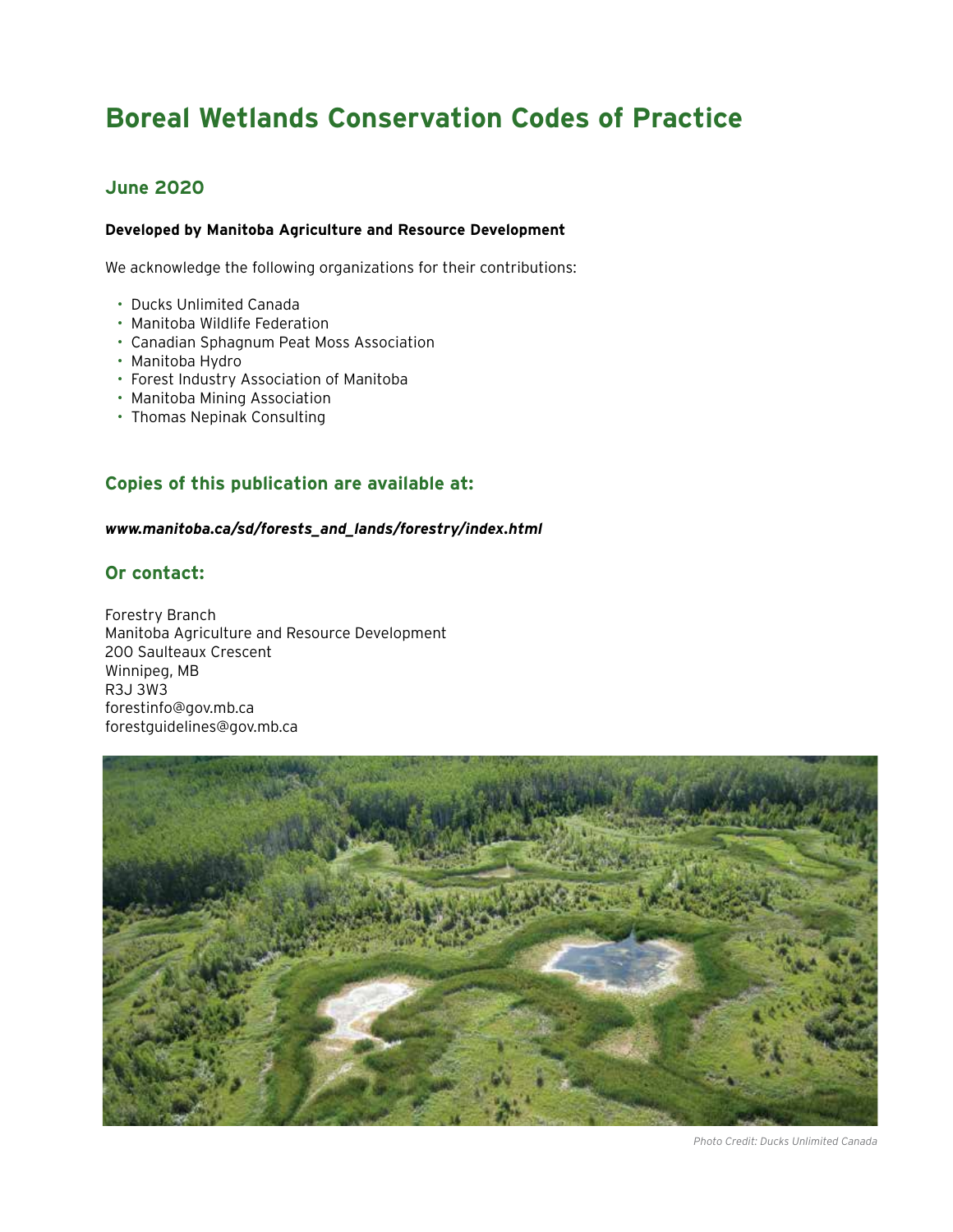# **Preface**

This guidebook is part of Manitoba Agriculture and Resource Development's Forest Practices Initiative and contributes to the best management practices produced under the Boreal Wetlands Conservation Codes of Practice and the Made-in-Manitoba Climate and Green Plan. It provides direction for developers, resource managers, operators, conservation officers, and auditors conducting or assessing development in or near wetlands in Manitoba's boreal zone.

The Boreal Wetlands Conservation Codes of Practice were developed by the Boreal Wetlands Conservation Codes of Practice Development Committee and the Forest Practices Committee.

The development committee includes members from Manitoba Agriculture and Resource Development, Ducks Unlimited Canada, Manitoba Wildlife Federation, Canadian Sphagnum Peat Moss Association, Manitoba Hydro, Forest Industry Association of Manitoba, Manitoba Mining Association and Thomas Nepinak Consulting.

The recommendations, as much as possible, are:

- measurable
- practical
- based on scientific evidence, traditional knowledge and collective experience
- flexible and applicable in a variety of ecological conditions
- clearly presented for consistent interpretation and application
- supported by technical terminology and definitions

Integrated Resource Management Teams (IRMTs) are regionally-based working groups from several departments and branches of government. IRMTs review proposed projects and receive updates on the status of current projects. IRMTs are also instrumental in determining licence or permit terms and conditions before they are issued, which can include monitoring and decommissioning requirements. IRMT will incorporate the Boreal Wetland Conservation Codes of Practice into permits or licences as conditions of a project's approval.

These codes of practice will be reviewed and updated every five years, or earlier if required.

The Boreal Wetlands Conservation Codes of Practice can be found on the Forestry Branch website of Manitoba Agriculture and Resource Development: *[www.manitoba.ca/sd/forests\\_and\\_lands/forestry/index.html](http://www.manitoba.ca/sd/forests_and_lands/forestry/index.html)*.

The Boreal Wetlands Codes of Practice respect existing Indigenous or treaty rights, as recognized and affirmed by section 35 of the *Constitution Act, 1982*.

The Manitoba government recognizes its duty to consult in a meaningful way with First Nations, Metis communities, and other Indigenous communities when any proposed provincial law, regulation, decision or action may infringe upon or adversely affect the exercise of a treaty or Aboriginal right of that First Nation, Metis or other Indigenous community.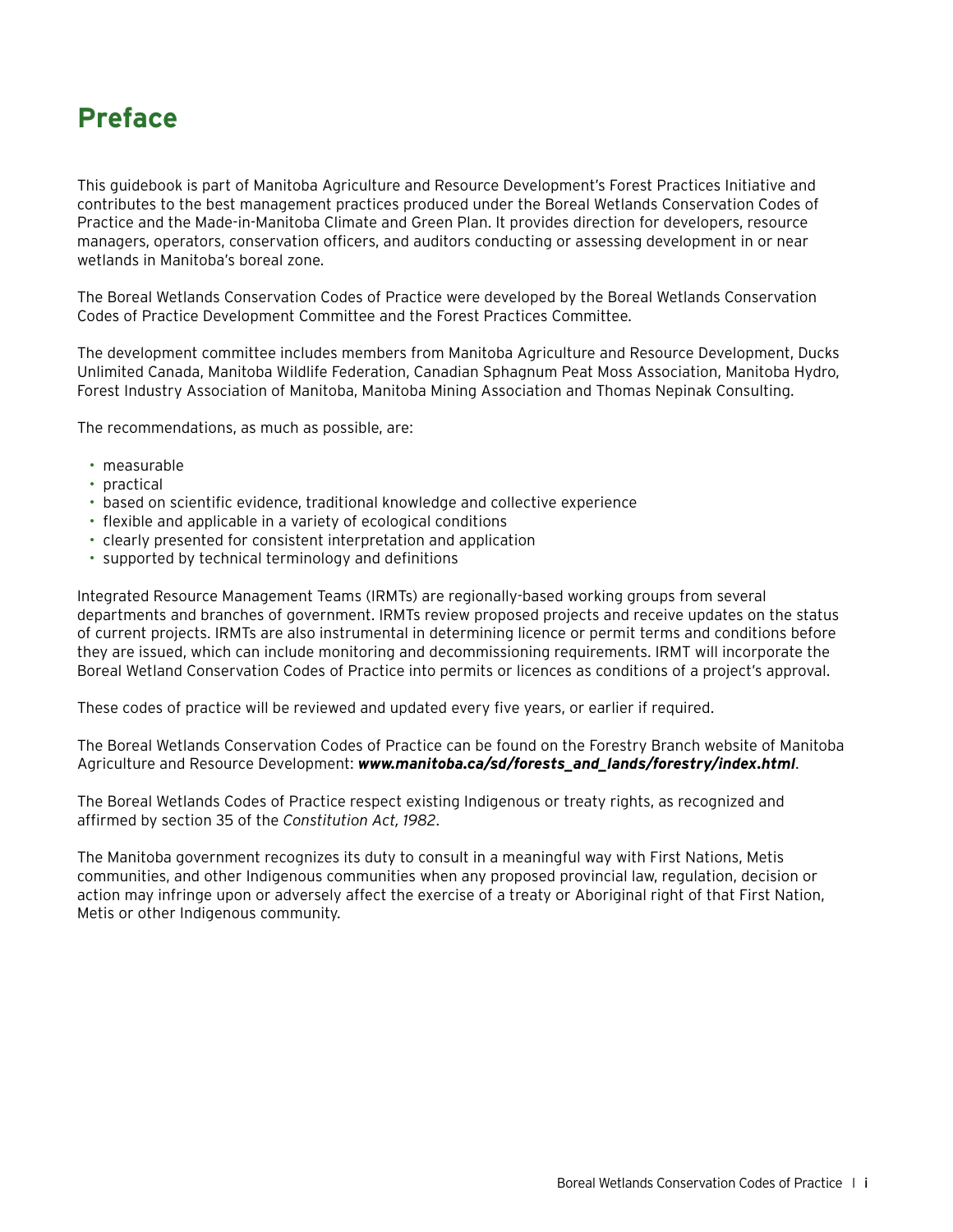# **Introduction**

Manitoba's boreal zone contains over 22 million hectares of wetlands – that's nearly one-third of the province. These wetlands provide Manitobans with many environmental, social, economic and cultural benefits, including:

- purifying our water
- reducing the effects of flooding and drought
- providing habitat for wildlife
- storing vast amounts of carbon in their soils (between 18.5 and 27.9 billion tonnes).

Many boreal wetlands are characterized by highly connected moving water. Development that impacts this hydrological connectivity will have both upstream and downstream effects on biodiversity and habitat, and their carbon sequestration capacity. Roads and crossings can often have a significant impact on a wellfunctioning wetland. When a road is built that blocks the natural flow of water through a wetland, it will cause one side to flood and the other to dry out, reducing the benefits the wetland provided. But these impacts can also be managed and controlled.

This is one reason why the Made-in-Manitoba Climate and Green Plan committed to developing best management practices that address how impacts from development on Crown lands can be reduced. The Boreal Wetland Conservation Codes of Practice address how to avoid, minimize and offset impacts to boreal wetlands that result from the development of resource and access roads and crossings. By reducing impacts on Crown lands, the codes of practice will help contribute to a no-net-loss of boreal wetland benefits in Manitoba.

These codes of practice provide certainty for resource developers by providing guidance about where and how to operate within and around boreal wetlands on Crown lands. The general guidelines are:

- **Avoid** boreal wetlands where possible.
- **Minimize** impacts to boreal wetland function where avoidance is not possible.
- **Offset** permanent impacts to boreal wetland function when minimization is not possible or not effective.



The codes of practice will rely on continuous improvement of best management practices to avoid, minimize and offset permanent impacts to boreal wetlands. Best management practices will incorporate the latest science, technology and traditional knowledge. They will be reviewed and updated every five years.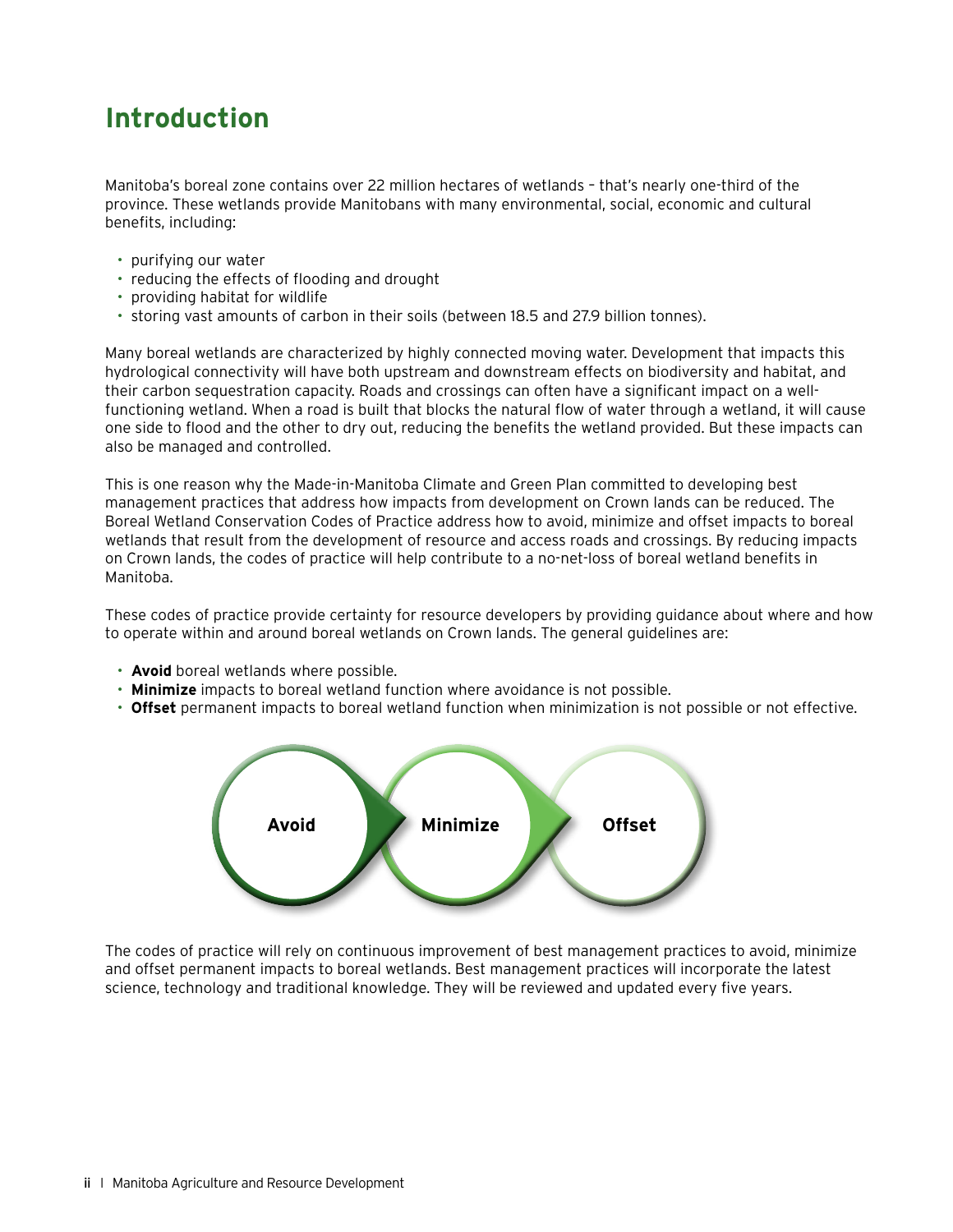

Figure 1 - This flow chart shows how to follow the Boreal Wetland Conservation Codes of Practice.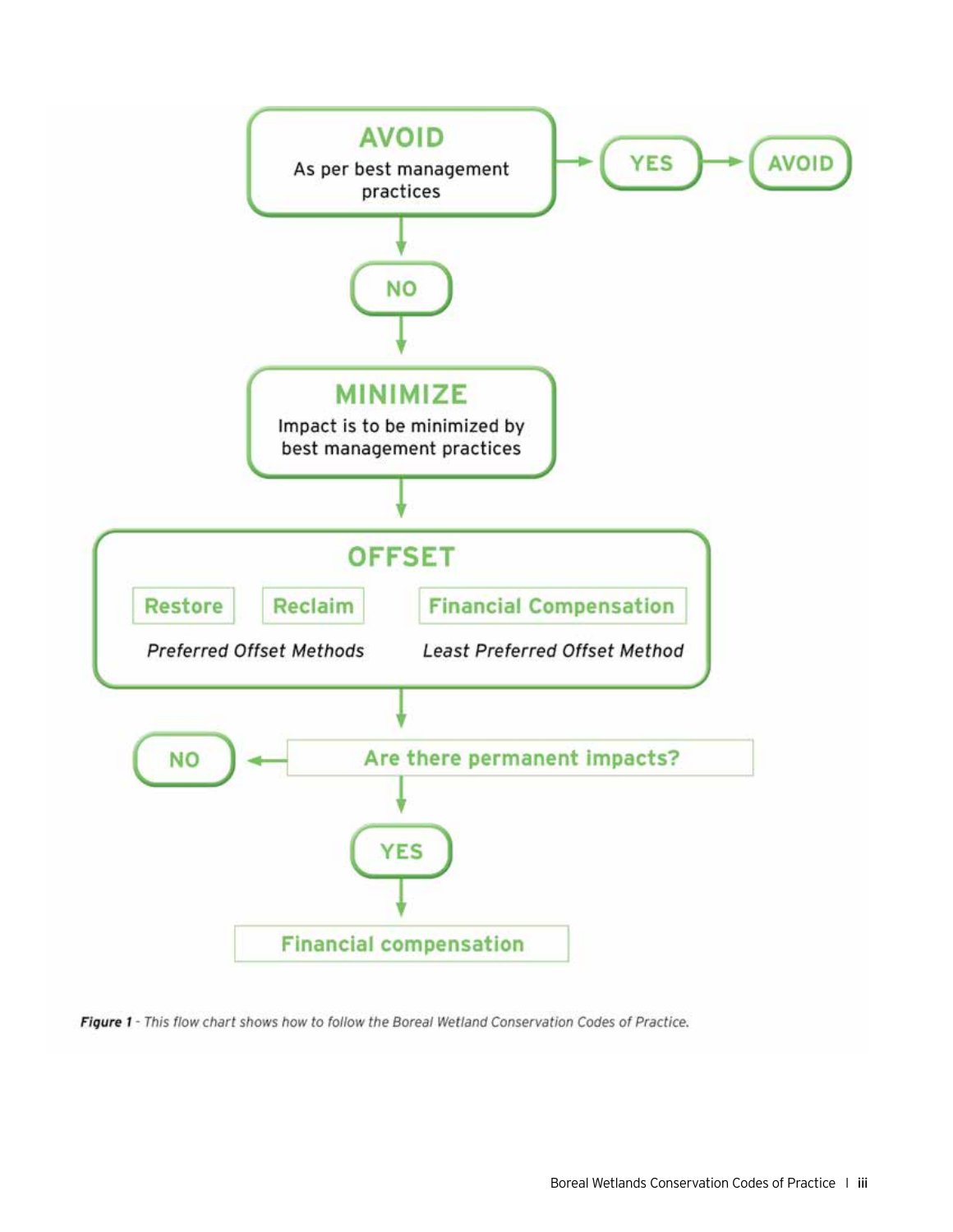# **Table of Contents**

| Appendix 1: Forest Management Licensee Road Classification System  21 |  |
|-----------------------------------------------------------------------|--|
| Appendix 2: Related Guidelines and Best Management Practices 22       |  |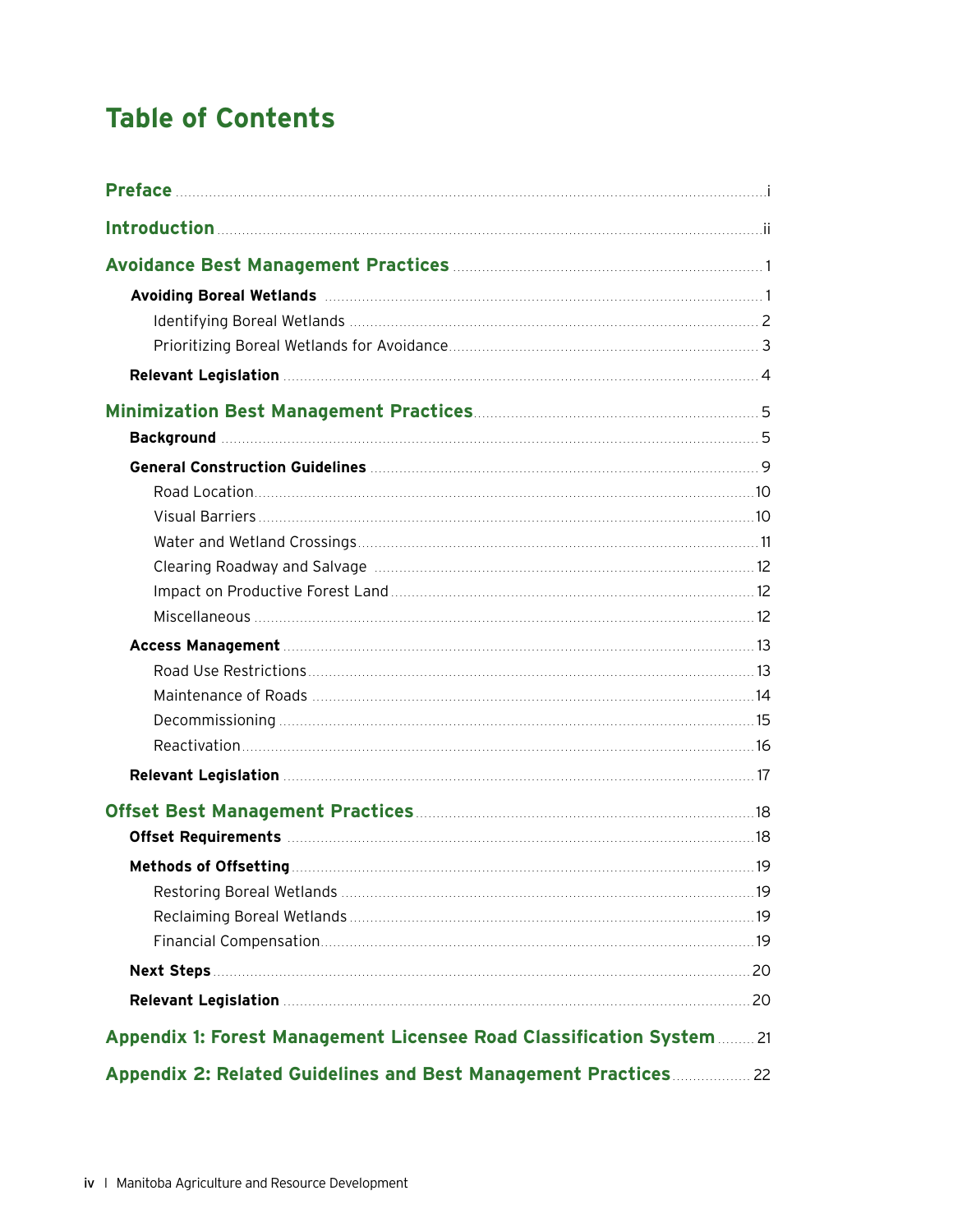# **Table of Contents**



*Photo Credit: Ducks Unlimited Canada*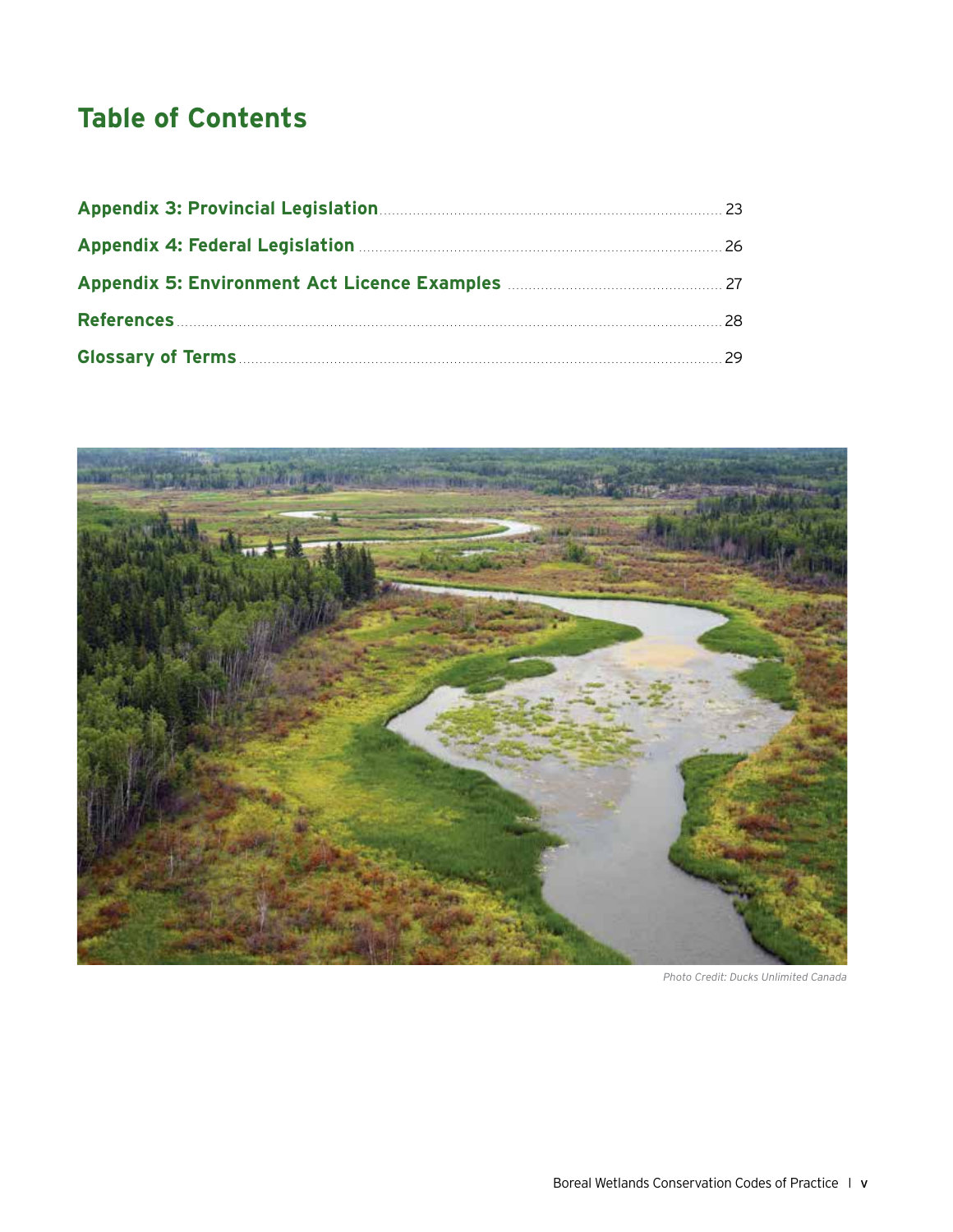# **Avoidance Best Management Practices**

#### **Purpose**

The Avoidance Best Management Practices (BMP) provide general guidelines for avoiding impacts to boreal wetlands in Manitoba.

Resource managers are expected to incorporate these practices into the lifecycle of resource and access roads and crossings, from planning to decommissioning. Manitoba's boreal zone contains a wide range of forest types, site conditions, aquatic ecosystems, wetlands and other features. Appropriately designed and located wetland crossings are often required when building resource and access roads and crossings.

Maintaining hydrological connectivity is extremely important. Wetland functions are the natural processes of a wetland, while wetland benefits are those derived from wetland functions, such as ecological goods and services, or other economic and cultural values that result from well-functioning wetlands. By avoiding boreal wetlands when constructing resource and access roads and crossings, wetland functions and benefits can be conserved.

The objectives of Avoidance Best Management Practices are:

- to provide guidance to resource and access road and crossing developers and resource managers to avoid causing impacts to boreal wetlands when planning and constructing resource and access road and crossings
- to maintain a no-net-loss of boreal wetland benefits

#### **Avoiding Boreal Wetlands**

Avoidance is the most efficient and effective mitigation strategy and can ultimately lead to no-net-loss of wetland benefits. Developers can choose to avoid boreal wetlands and can instead construct adjacent to these areas.

Avoidance usually involves decisions to stay out of and away from wetlands. However, it is important to note that wetland functions and benefits can still be impaired by activities that occur close to wetlands. In these situations, buffer guidelines will be established by Manitoba Agriculture and Resource Development. The guidelines will be based on factors that include the risk of potential impacts, and the wetland functions and benefits that may be impacted. *Forest Management Guidelines for Riparian Management Areas* (2009) recommend buffer distances of 30 to 100 metres. Project-specific buffer distances should be discussed with regionally-based Integrated Resource Management Teams (IRMTs). For more information on buffer guidelines, see: *[www.manitoba.ca/sd/forestry/pdf/practices/riparian\\_mgmt\\_re\\_sept2009.pdf](http://www.manitoba.ca/sd/forestry/pdf/practices/riparian_mgmt_re_sept2009.pdf)*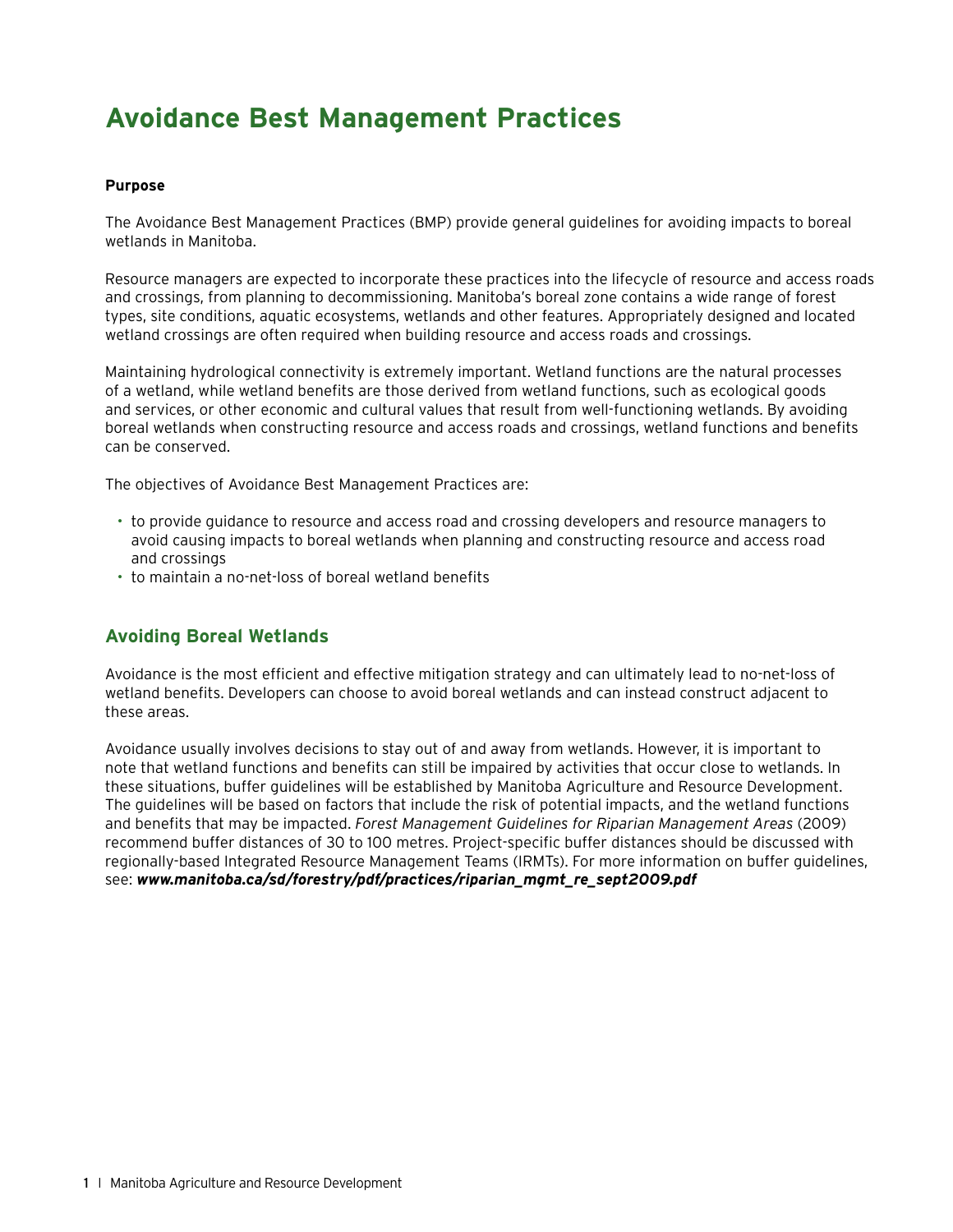#### **Identifying Boreal Wetlands**

When planning to develop resource and access roads and crossings, the first step is to identify where boreal wetlands are located. Maps, provincial datasets or inventories should be consulted during the planning process. The following is a list of potential sources to help identify boreal wetlands:

| <b>Dataset</b>                                                                              | <b>Description</b>                                                                                                                                                                                                                                               | <b>Location</b>                                                                                                                |  |
|---------------------------------------------------------------------------------------------|------------------------------------------------------------------------------------------------------------------------------------------------------------------------------------------------------------------------------------------------------------------|--------------------------------------------------------------------------------------------------------------------------------|--|
| <b>Forestry Resource</b><br>Inventory (FRI) / Forest<br>Lands Inventory (FLI)               | Inventory of forest attributes, including<br>wetlands and non-productive forest classes.                                                                                                                                                                         | Manitoba Land Initiative (MLI):<br>http://mli2.gov.mb.ca/                                                                      |  |
| <b>Ontario Land Cover</b><br><b>Classification for UTM 15</b>                               | Land cover classes consist of vegetation types<br>(e.g., forest, wetlands and agricultural crops<br>or pasture) and categories of non-vegetated<br>surface (e.g., water bodies, bedrock outcrops<br>or settlements).                                             | Ontario Land Cover Data Base:<br>www.ontario.ca/data/provincial-land-cover                                                     |  |
| Manitoba Heritage Habitat<br>Corporation (MHHC)<br><b>Wetland Classification</b>            | The classification consists of Canadian<br>Wetland Inventory (CWI) classes (e.g., bog,<br>fen, marsh, swamp, shallow/open water)<br>and wetland condition (e.g., no impact,<br>constructed, farmed, partially drained,<br>completely drained and partly filled). | Manitoba Land Initiative (MLI):<br>http://mli2.gov.mb.ca/                                                                      |  |
| Aerial Imagery                                                                              | Orthophotography for various regions of<br>Manitoba; not contiguous in coverage.                                                                                                                                                                                 | Manitoba Land Initiative (MLI):<br>http://mli2.gov.mb.ca/                                                                      |  |
| Sentinel Satellite Imagery                                                                  | Satellite imagery at 10m resolution;<br>updated continuously.                                                                                                                                                                                                    | www.sentinel-hub.com/<br>https://sentinel.esa.int/                                                                             |  |
| <b>Ducks Unlimited Canada</b><br><b>Enhanced Wetland</b><br><b>Classification Inventory</b> | Region-based image classification approach<br>that produces a raster of wetland and<br>vegetation classification.                                                                                                                                                | Contact Ducks Unlimited Canada.                                                                                                |  |
| <b>Digital Elevation Models</b><br>(DEM)                                                    | Digital elevation models are a collection of<br>three dimensional coordinates representing<br>an X and Y horizontal location on the<br>ground along with its associated elevation<br>(one metre resolution).                                                     | Manitoba Lands Initiative (MLI):<br>http://mli2.gov.mb.ca/dems/index.html                                                      |  |
| LiDAR                                                                                       | Laser-derived elevation models with<br>a resolution of 25 cm, limited to<br>southern Manitoba.                                                                                                                                                                   | Manitoba Lands Initiative (MLI):<br>http://mli2.gov.mb.ca/dems/index_external_lidar.<br>html                                   |  |
| Soil Mapping                                                                                | Municipal maps of soil properties, primarily<br>within Manitoba's agriculture zone.                                                                                                                                                                              | Manitoba Lands Initiative (MLI):<br>http://mli2.gov.mb.ca/soils/index.html                                                     |  |
| Manitoba Land Use /<br><b>Land Cover Classification</b>                                     | Land cover maps available for southern and<br>central Manitoba.                                                                                                                                                                                                  | Manitoba Lands Initiative (MLI):<br>http://mli2.gov.mb.ca/landuse/index.html                                                   |  |
| <b>Canadian Land Cover</b><br><b>Classification and Earth</b><br><b>Observation Data</b>    | Remote sensing products available for<br>government and commercial use.                                                                                                                                                                                          | Canada Centre for Remote Sensing (CCRS):<br>www.nrcan.gc.ca/maps-tools-publications/<br>satellite-imagery-and-air-photos/10782 |  |
| Provincial database on<br>rare elements, including<br>rare species and species<br>at risk   | Conservation status ranks for rare species and<br>communities in GIS database.                                                                                                                                                                                   | Manitoba Conservation Data Centre (MBCDC):<br>www.manitoba.ca/sd/environment_and_<br>biodiversity/cdc/request.html             |  |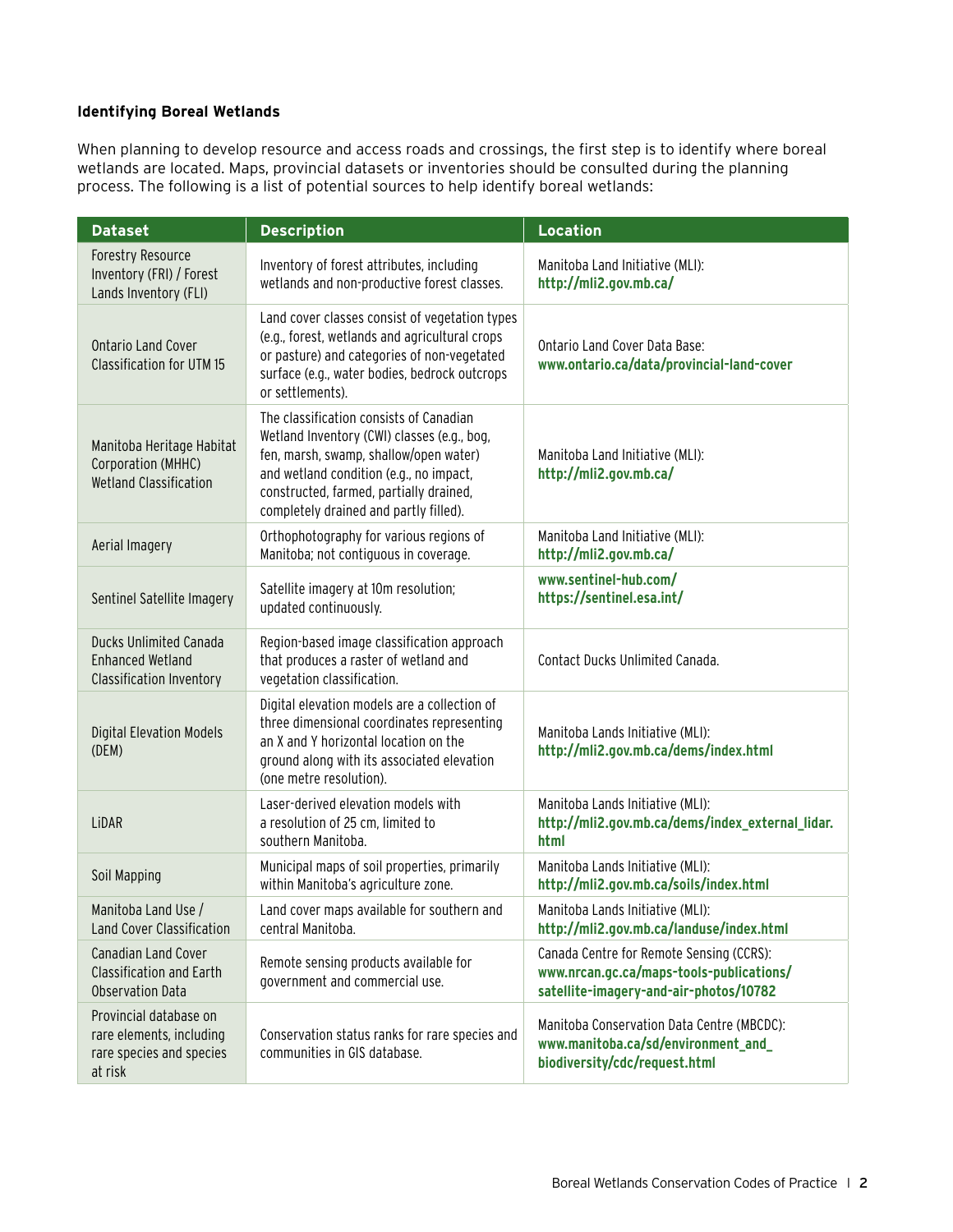If available, drone imagery, surficial geology datasets, hydrological properties (e.g., direction and flow of water), soil and peat depth datasets, or carbon storage maps should be consulted. Ground surveys of a proposed route should also supplement and verify existing data, because large scale maps or datasets may not account for the existing variation of the landscape. This includes identifying features such as small wetlands, ephemeral drainages, rare and protected species, cultural sites and mineral licks. These data will help inform resource managers and developers when selecting the route that maximizes wetland avoidance.

For more information, visit:

- [Field Guide: Boreal Wetland Classes in the Boreal Plains Ecozone of Canada](https://boreal.ducks.ca/publications/field-guide-of-boreal-wetland-classes-in-the-boreal-plains-ecozone-of-canada/) (2018)
- [Resource Roads and Wetlands: A Guide for Planning, Construction and Maintenance](https://boreal.ducks.ca/publications/resource-roads-and-wetlands-a-guide-for-planning-construction-and-maintenance/) (2016)
- [Operational Guide for Forest Road Wetland Crossings](https://boreal.ducks.ca/publications/operational-guide-for-forest-road-wetland-crossings/) (2014)

#### **Prioritizing Boreal Wetlands for Avoidance**

Resource managers and developers should also consider the wetland functions and wetland benefits that are at risk of being impacted. This information can be used throughout the planning process to help determine where to prioritize certain wetlands for avoidance. The following factors should be considered in this respect:

- impacts to downstream infrastructure, flows and water quality, such as for wetland complexes
- area of wetlands impacted
- presence of uncommon species or species of concern, such as rare or protected species
- unique wetlands in a given area
- potential cumulative effects, such as the amount of previous drainage that has occurred in the watershed, or the likelihood of being impacted by other development activities
- the value or importance of the wetland to Indigenous Peoples, communities or stakeholders
- some wetland types or classes may be more challenging than others to minimize impacts
- carbon storage potential

Resource managers and developers should consider the full lifecycle of resource and access roads and crossings when planning for avoidance. The challenges for minimization and related costs should also be considered as part of the planning process. If minimization is difficult and the costs are high, avoiding these wetlands is recommended.



*Photo Credit: Ducks Unlimited Canada*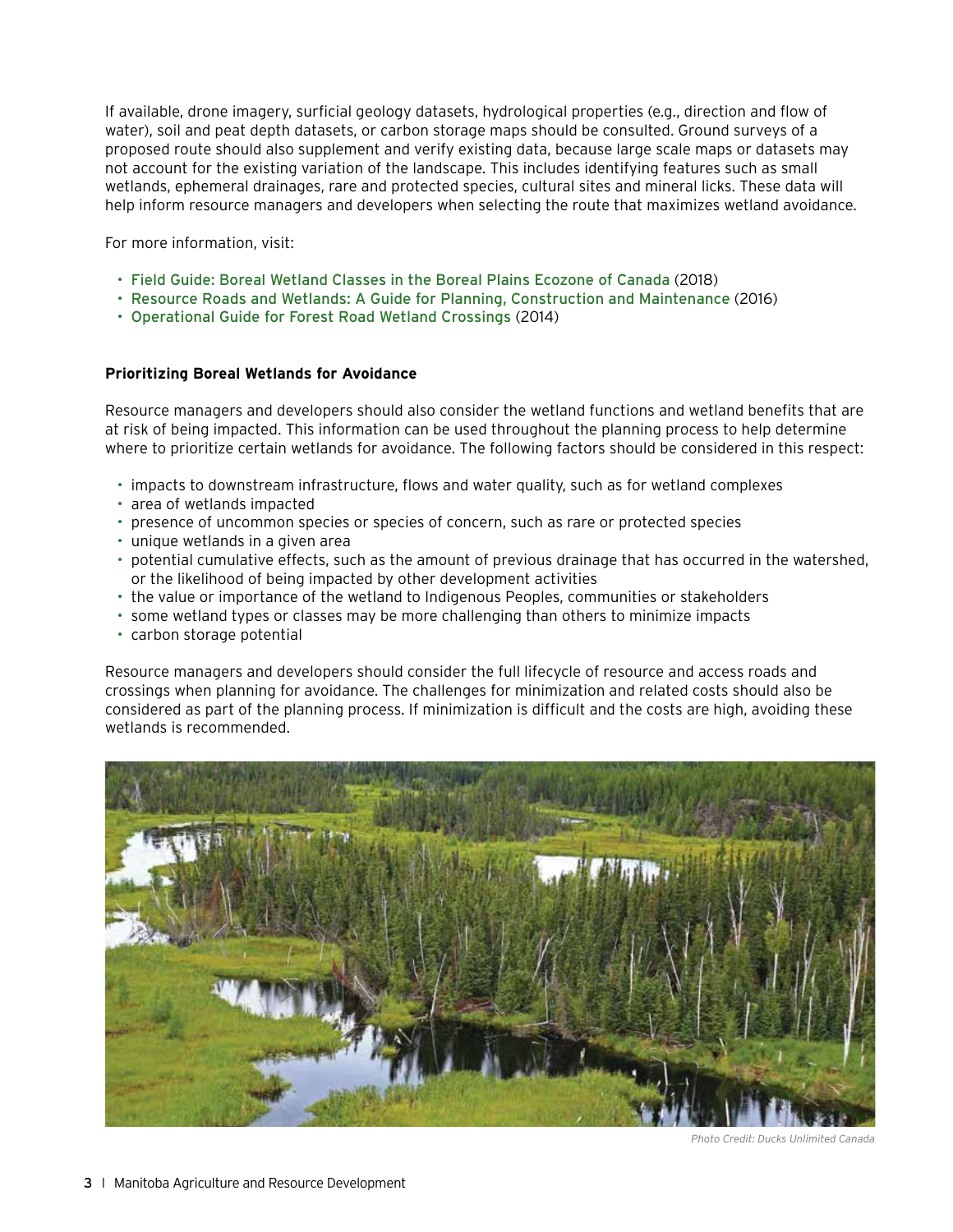### **Relevant Provincial Legislation**

Authorization for road planning is granted to each applicant by Manitoba Agriculture and Resource Development and Manitoba Conservation and Climate. These departments approve each plan and issue licences under The Environment Act. Several forms of authorization regulate and guide road management planning, construction, maintenance and decommissioning. This includes:

- The Water Rights Act
- The Sustainable Watersheds Act
- The Water Protection Act
- The Peatlands Stewardship Act
- The Endangered Species and Ecosystems Act
- The Forest Act



*Photo Credit: Ducks Unlimited Canada*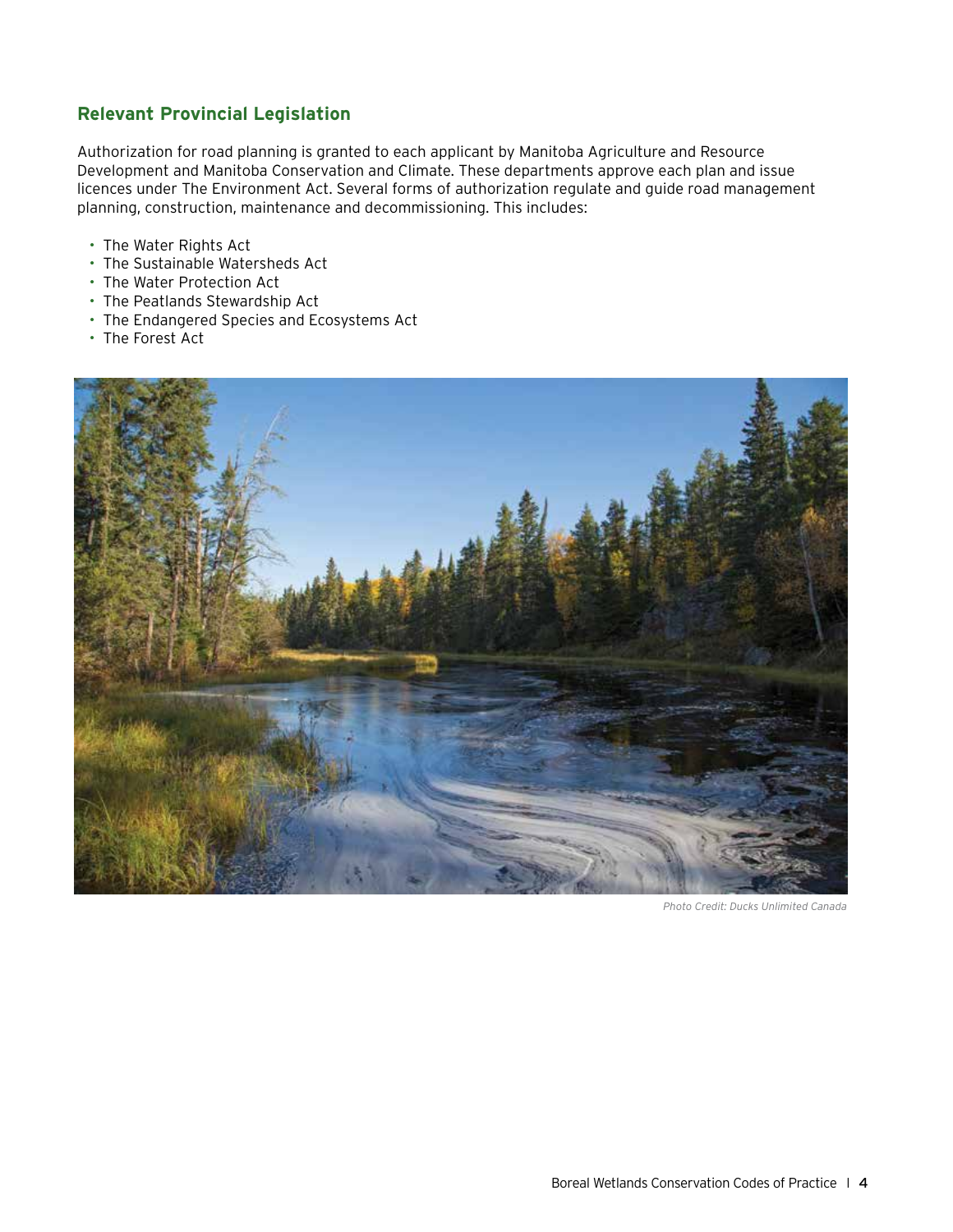# **Minimization Best Management Practices**

The Minimization Best Management Practices (BMP) provide general guidelines for resource and access roads, water and wetland crossing planning, construction, monitoring, access management and decommissioning. Originally developed for forestry operations, is the guidelines are applicable to all resource and access roads and crossings management, where appropriate.

Resource managers are expected to incorporate these practices into the lifecycle of resource and access roads and crossings from planning to decommissioning. They provide flexibility to accommodate resource management activities and address other resource values. Manitoba has a wide range of forest types, site conditions, aquatic ecosystems, wetlands and other features. Appropriately designed and located water and wetland crossings are often required to maintain hydrological connectivity. Other useful guides include:

- *[Operational Guide: Forest Road Wetland Crossing](https://boreal.ducks.ca/publications/operational-guide-for-forest-road-wetland-crossings/)* (2014);
- *[Resource Roads and Wetlands: A Guide for Planning, Construction and Maintenance](https://boreal.ducks.ca/publications/resource-roads-and-wetlands-a-guide-for-planning-construction-and-maintenance/)* (2016)
- *[Field Guide: Boreal Wetland Classes in the Boreal Plains Ecozone of Canada](https://boreal.ducks.ca/publications/field-guide-of-boreal-wetland-classes-in-the-boreal-plains-ecozone-of-canada/)* (2018)

Minimization Best Management Practices aim to:

- Minimize loss of productive forest land and area occupied by resource and access roads.
- Minimize the number of years that non-permanent roads are in operation.
- Minimize or avoid impacts to known resource values.
- Minimize effects on aquatic and terrestrial habitat during the life cycle of roads and crossings access.
- Avoid destroying historic or cultural sites.
- Protect natural areas and habitats where rare and endangered flora or fauna have received designation and protection under either Manitoba's The Endangered Species and Ecosystems Act or Canada's Species At Risk Act (SARA).
- Encourage communication with affected Indigenous Peoples, local communities and stakeholders in the process of planning and managing roads.
- Maintain the hydrological connectivity and biological integrity of surface water bodies and wetlands.
- Coordinate resource road development between users in order to reduce the number of roads being developed and used.
- Build and maintain roads in a way that facilitates decommissioning.

#### **Background**

The BMP was originally published in 2005. At that time, there was a need to consolidate and refine previous recommendations, resolve outstanding issues and address new issues into one forestry road management guidebook. Originally developed for forestry operations, the BMP was reviewed and revised in 2018. It now applies, where appropriate, to all industries and all resource and access roads and crossings management. The BMP consolidates requirements and references regarding resource and access roads, and water and wetland crossings, including:

- guiding principles that are expressed through goal and objective statements
- a classification system for forestry roads based upon their function
- the process of planning the development of resource and access roads and crossings
- general guidelines for construction of resource and access roads and crossings
- managing access during or following operations
- monitoring, decommissioning and reclaiming resource and access roads and crossings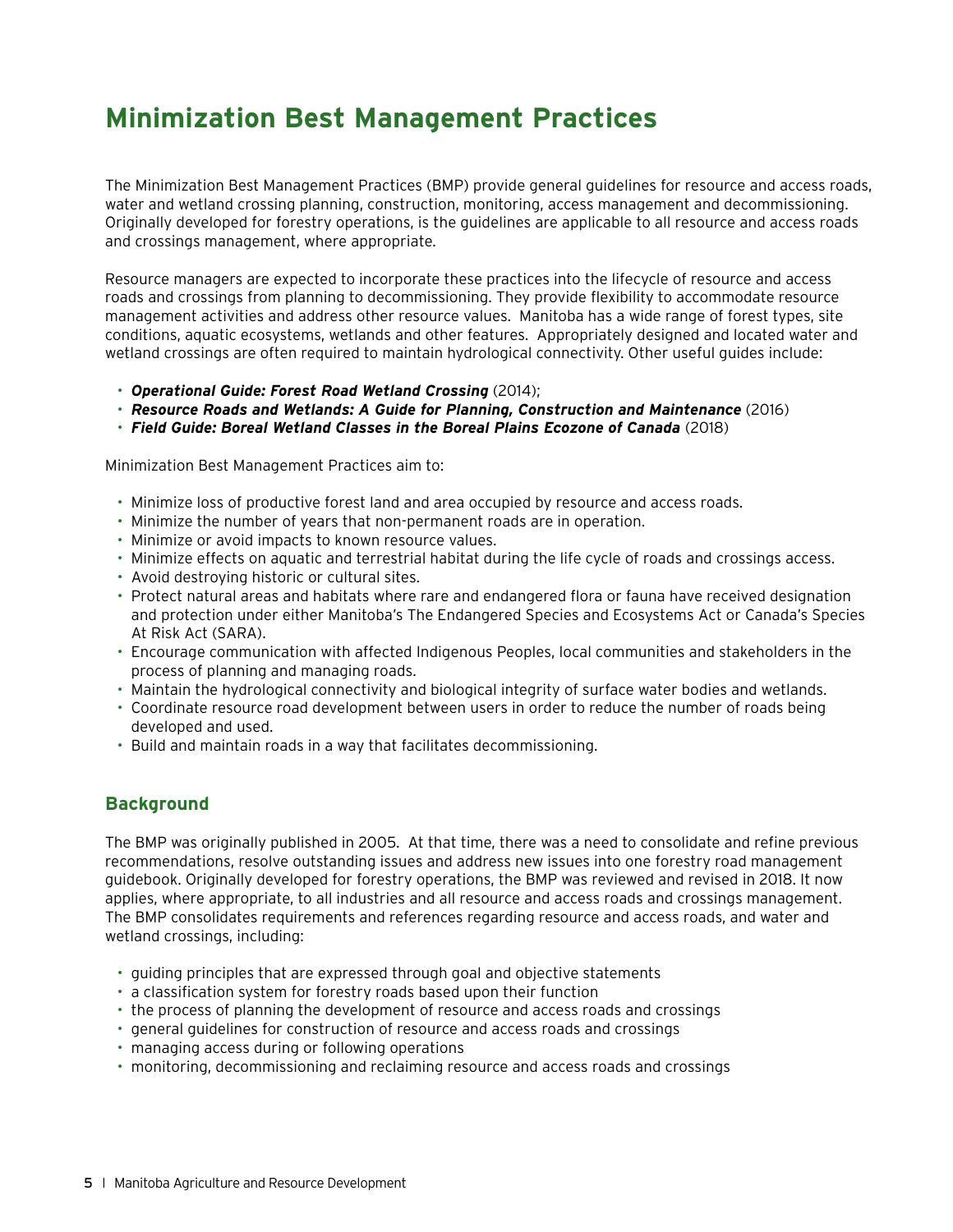#### **Forestry Road Classification**

To facilitate the communication of provincial guidelines for roads, a common set of descriptive terms for roads has been developed. Four general road classifications (Table 1) are used to describe roads within this guidebook and in the road planning and review process. These classifications describe the basic functions of roads. Forest companies in Manitoba have historically maintained their own classification system for roads (Appendix 1). Forest companies may maintain unique road classification systems for internal purposes.

Definitions and requirements of each road must be as detailed as possible, while enabling appropriate application in unique forest conditions. Not all secondary or tertiary roads are alike. Two roads with the same description may have differences in duration of operation, season of use, access, use restrictions and requirements for decommissioning and reclamation that are developed with a regional IRMT.

|                      | Primary                                 | <b>Secondary</b>                        | <b>Tertiary</b>                                       | <b>Winter</b>                                                |
|----------------------|-----------------------------------------|-----------------------------------------|-------------------------------------------------------|--------------------------------------------------------------|
| <b>Description</b>   | General access<br>throughout the forest | Access to and within<br>operating areas | Access to and within<br>harvest blocks                | Access to and within<br>harvest blocks                       |
| <b>Duration</b>      | Permanent                               | Generally medium term                   | Generally short term                                  | Generally short term<br>or may be a permanent<br>winter road |
| <b>Season of Use</b> | All weather                             | All weather                             | Usually seasonal or<br>winter within harvest<br>block | Winter                                                       |

#### **Table 1: General road classification**

#### **Forestry Road and Crossings Management Planning Process**

The forestry road planning process involves three planning phases:

- *Forest Management Plan (FMP)* generally describes the company's strategies and activities for the duration of the long-term plan (20 years), including harvest operations, proposed road access and standard operating procedures.
- *Operating Plan (OP)* describes in greater detail the planned harvest operations and the forestry roads to be developed in association with these operations during the planning term and standard operating procedures.
- *Forestry Road Development Plan (FRDP)* include maps, tables and other information that describe the planning for all existing and proposed roads. They include road retirement and decommissioning within distinct geographic areas of a forest management licence (FML) area. Significant amendments (as identified by the IRMT) to the FRDP will be added to existing plans. FRDP are required for all new operating areas.

#### **Road Planning**

The planning process for all roads and crossings must identify resource values that may require special consideration. It must also address the concerns of Indigenous Peoples, local communities and stakeholders. Discussion should identify consequences of road development. Other potential uses of each road should be studied to satisfy more than one purpose, identify safety concerns and consider potential fees for other commercial users.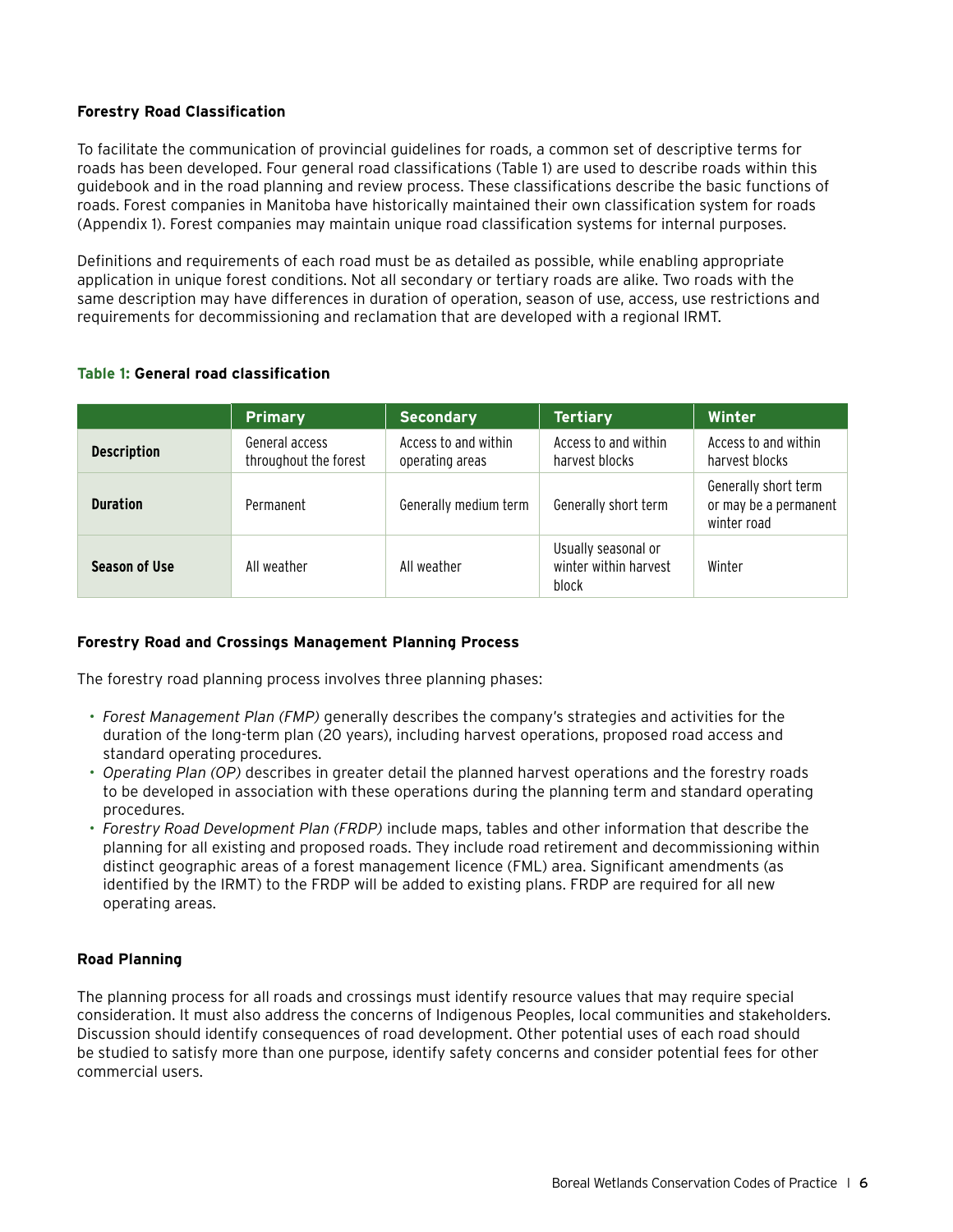During the planning process, other issues addressed should include:

- access management, including retirement strategies with details of road decommissioning, timelines and methods, if required by IRMT
- the timing and sequencing of harvest, if industry applicable
- the volume of harvest operations within the road network, if industry applicable
- future forest management responsibilities (ex: reforestation, surveys, fire protection), if industry applicable
- options to mitigate potential impacts
- whether stakeholders request to use the same road if so, IRMT will decide on road responsibilities

#### **Forest Management Plan (FMP)**

The FMP outlines the forest development activities to be carried out during its term. Each primary, secondary and long-term winter road is discussed in terms of road development and access management and decommissioning. The planning process in the FMP includes the identification, on a map, of one-kilometre wide corridors of the primary, secondary and long-term winter roads and alternatives. These roads will access the identified operating areas in the FMP. The FMP will forecast the length and class of the new and existing roads. More details are available in Manitoba's Submission Guidelines for Twenty Year Forest Management Plans at: *[www.manitoba.ca/sd/forestry/pdf/practices/20\\_year\\_forest\\_plan\\_2007.pdf](http://www.manitoba.ca/sd/forestry/pdf/practices/20_year_forest_plan_2007.pdf)*

#### **Operating Plan (OP)**

The OP shows the location of all primary and secondary forestry roads slated for construction, improvement or decommissioning during the operating period. The proposed location of all forestry roads between blocks should be indicated in the OP at least one year before construction. The OP identifies the planned length of the primary and secondary road construction, including the planned number and type of water and wetland crossings. Guidelines for the development of an OP are provided by the Forestry Branch at: *[www.manitoba.ca/sd/forests\\_and\\_lands/forestry/index.html](http://www.manitoba.ca/sd/forests_and_lands/forestry/index.html)*.

#### **Forestry Road Development Plan (FRDP)**

FRDPs are required for all new operating areas. FRDPs for existing operating areas may be developed and prioritized to address areas of particular concern. A FRDP is an effective tool for communicating road development and associated actions to reduce anticipated impacts on resource values in a given operating area. The FRDP also considers the network of existing and proposed roads.

The IRMT will provide comments and special road management conditions for each application on roads to be constructed or improved during the operating year.

A FRDP will include:

- a description of operating area (landscape features, timber values, known established uses, etc.)
- a general description of the road development and timber harvest strategy, if required
- the proposed periods of activity within the operating area (ex: 2015 to 2025)
- a map showing the road system and indicating the designation of each primary, secondary and long-term winter forestry roads
- an indication of the active period for each road
- a list of proposed open water and wetlands crossing locations and associated crossing methods with a list of water and wetland features visible on imagery (see Glossary for definitions)
- the length of each class of forestry road to be constructed
- the access management strategy of the operating area, including plans for road decommissioning and restoration, as needed
- existing forestry roads and crossings
- known resource values within the operating area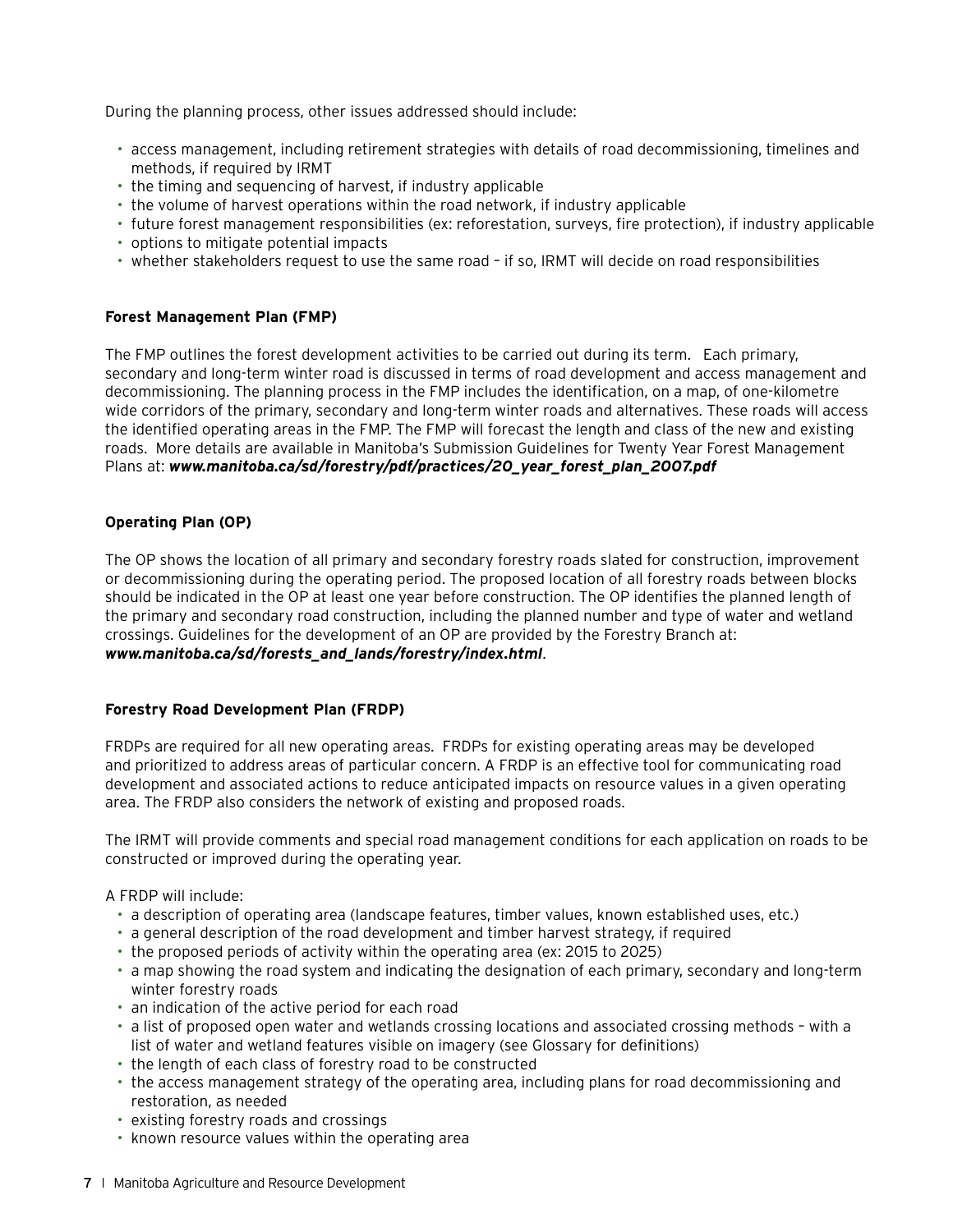Manitoba Agriculture and Resource Development will provide comments to the applicant about the activity proposed by each FRDP. An acceptable FRDP will detail the extent of forestry road development in a specific operating area. At the start of the planning process, Manitoba Agriculture and Resource Development will provide a list of known resource values for the operating area.

The FRDP approval process will generally involve IRMT review and mitigation of a draft FRDP, followed by submission of a finalized FRDP for final review.

IRMT will provide specific comments to each proponent on forestry roads to be constructed or improved during the operating year, and general comments for those projected during the next two years. IRMT will also identify roads and operating areas where special road management conditions will be required (e.g., caribou wintering areas, elk and moose crossings, corridors and calving areas).

Operating permits and work permits may contain specific conditions for road construction and access management proposed in the operating year. Timber inspections will determine if operating and work permit conditions have been fulfilled on forestry roads during the start of road construction.

Occasionally, situations develop or resource values are discovered after plans have been approved, which will require a change in an OP. All amendment requests must be submitted to the IRMT. The IRMT or Forestry Branch will grant approval depending on the scope of change requested.

#### **Provincial Guidelines**

As part of the development of the Road and Crossing Management guidebook, the most current road related references found in other guideline documents have been reviewed and applicable references have been incorporated into this document. Other provincial guidelines documents with road related references are listed in Appendix 2, and include:

- Forest Management Guidelines for Riparian Management Areas (2008)
- Forest Management Guidelines for Terrestrial Buffers (2010)
- Manitoba Stream Crossing Guidelines for the Protection of Fish and Fish Habitat (1996) Wildlife Guidelines for Forest Management in Manitoba (1989)

Road developers should continue to refer to these documents.

#### **Water and Wetlands Crossings**

Manitoba's The Water Rights Act defines water control works as: "... any dyke, dam, surface or subsurface drain, drainage, improved natural waterway, canal, tunnel, bridge, culvert borehole or contrivance for carrying or conducting water, that:

(a) temporarily or permanently alters, or may alter, the flow or level of water, including but not limited to water in a water body, by any means, including drainage, or

(b) changes or may change the location or direction of flow of water, including but not limited to water in a water body, by any means, including drainage."

Where water control works - such as resource road crossings - are used, the proponent should contact the Water Control Works and Drainage Licensing section to determine if a water rights licence will be required.

To apply for a water rights licence, visit:

#### *[www.manitoba.ca/sd/permits\\_licenses\\_approvals/index.html](http://www.manitoba.ca/sd/permits_licenses_approvals/index.html)*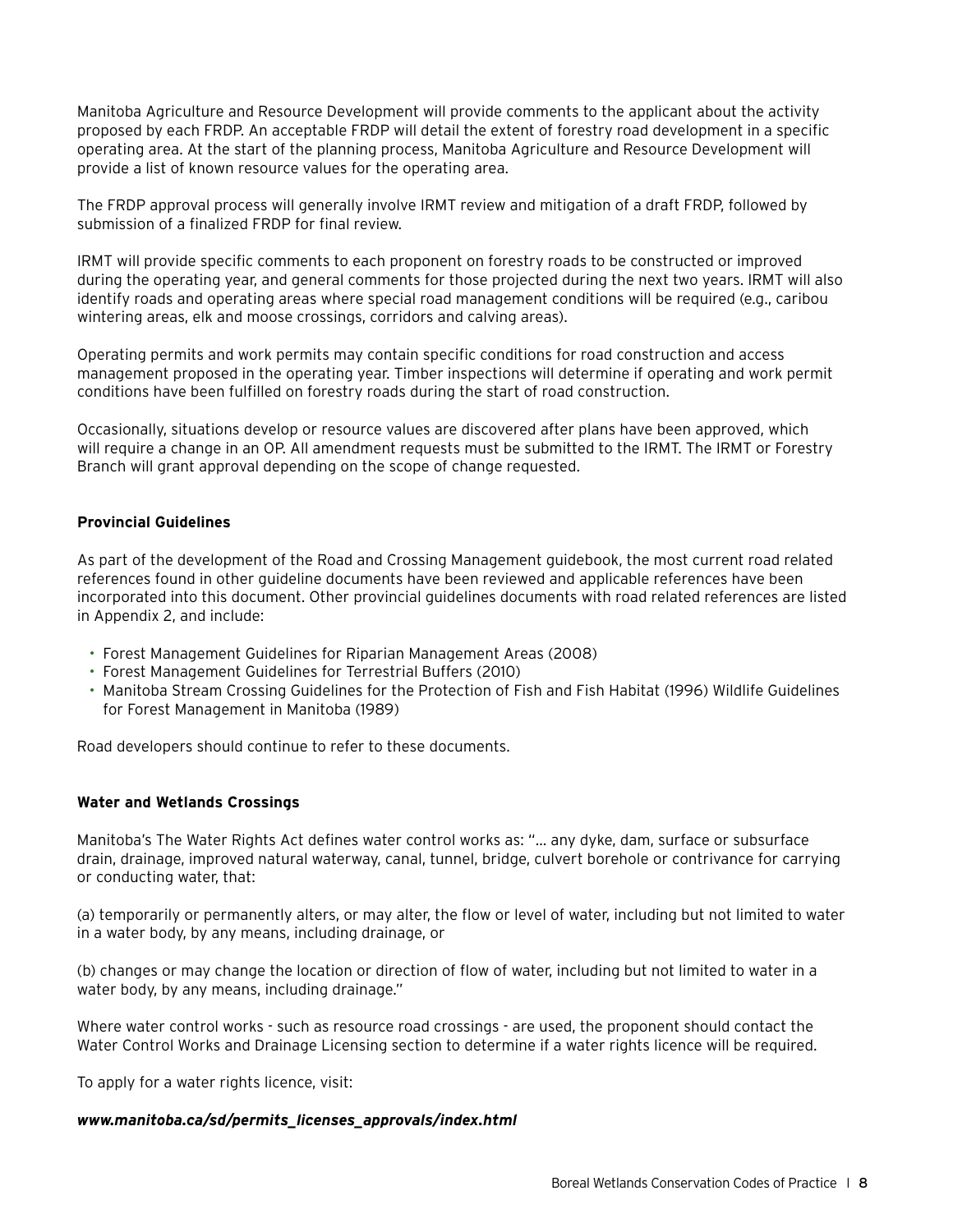For contact information for water resource officers, visit:

#### *[www.manitoba.ca/waterstewardship/licensing/wcwdl\\_contacts.pdf](http://www.manitoba.ca/waterstewardship/licensing/wcwdl_contacts.pdf)*

#### **Provincial Roads and Highways**

Manitoba Infrastructure must approve the construction of road approaches to provincial roads and highways. The road operator must apply to Manitoba Infrastructure for approval for road approaches. For permits, visit:

#### *[www.manitoba.ca/mit/hpd/permits.html](http://www.manitoba.ca/mit/hpd/permits.html)*

#### **Hydro Line Right-of-Way**

Manitoba Hydro must approve the development of any roads that pass underneath or along hydro line rightof-ways.

#### **Roads Outside of Forest Management Licence Area**

Non-FML road operators require a general permit or other authority (e.g., a work permit or Operating Plan) to develop roads.

### **General Construction Guidelines**

General construction guidelines are outlined in *Resource Roads and Wetlands: A Guide for Planning, Construction and Maintenance (2016)*.The guidelines can help in planning the placement and design of resource roads. Exceptions to the following will be considered on a case-by-case basis:

- Wherever feasible, existing roads should be used to gain access to operating areas.
- Knowledge about the location and extent of the resource values will be used to refine a subsequent operating plan.
- Applicants will communicate with Indigenous Peoples, local communities and stakeholders to determine the measures required to mitigate potential impacts.
- All roads should be constructed to the minimum specifications required, while protecting the environment.
- The IRMT may identify additional resources values, depending on road development.

Specific road construction details are not provided in this document. Unless otherwise stated, the following guidelines will apply, or as determined in discussion with the IRMT.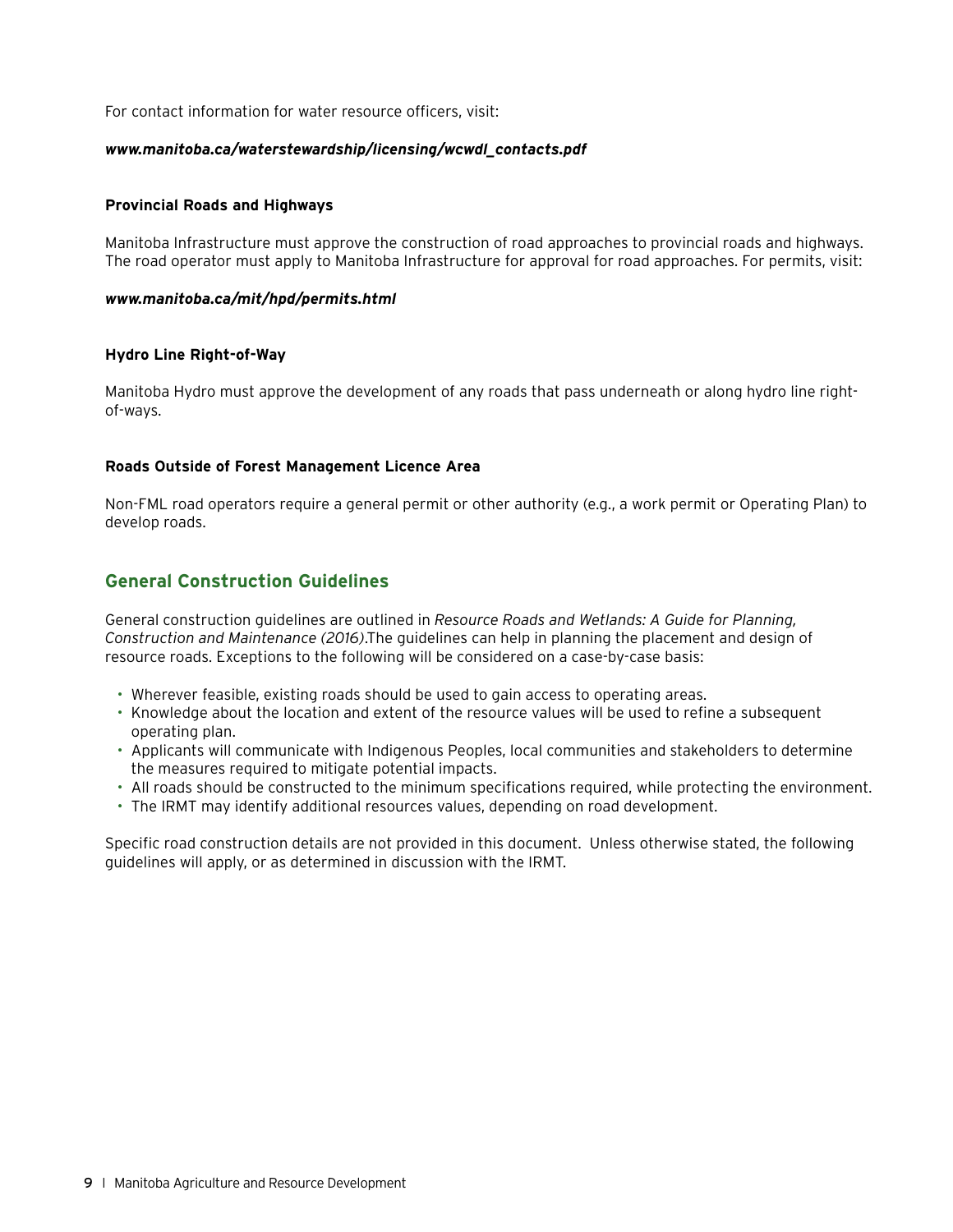

*Figure 2 - Forestry road used for the transportation of wood.*

#### **Road Location**

- Every effort will be made to ensure there is a single point of access where primary and secondary roads enter an operating area or harvest block. Every effort will also be made to ensure that tertiary and winter roads do not provide access between adjacent operating areas to avoid creating loop roads.
- Tertiary roads should be restricted to one entrance and located to minimize visibility into the cut block.
- Wetlands and sensitive features should be avoided as the first option where and when possible (e.g., salt lick areas). If not possible, wetland types and associated water movement should be considered when choosing crossing location and methods.
- Primary, secondary and tertiary roads should be constructed at least 100 metres from the normal high water mark of streams, rivers, ponds and lakes, unless a greater distance requirement is identified on specific water bodies to account for concerns such as:
	- o the limiting habitat of species of special concern, or threatened and endangered species
	- o areas with special designation (i.e.: wildlife management areas and parks)
	- o areas that are culturally sensitive
	- o high value recreation areas
	- o sensitive water quality

#### **Visual Barriers**

If visual barriers are required by IRMT, consider the following:

- Visual barriers to minimize disturbance of wildlife will usually be required on primary and secondary roads.
- Visual barriers to obstruct the view of the cut block may consist of regenerated forest stands (softwood taller than two metres or hardwood taller than three metres), a topographic feature, merchantable and non-merchantable stands, and non-productive forest cover.
- Visual barriers left along primary and secondary roads may be harvested when:
	- o regeneration in the cut block reaches sufficient height (softwood taller than two metres or hardwood taller than three metres)
	- o Operations in the area are completed, provided that the road will be closed immediately after the harvest and renewal activities, such as tree planting, occur.
	- o A forest health condition persists in the visual barrier that would affect forest renewal (e.g., dwarf mistletoe), with removal limited to a portion, or single species, within a barrier or a renewal block.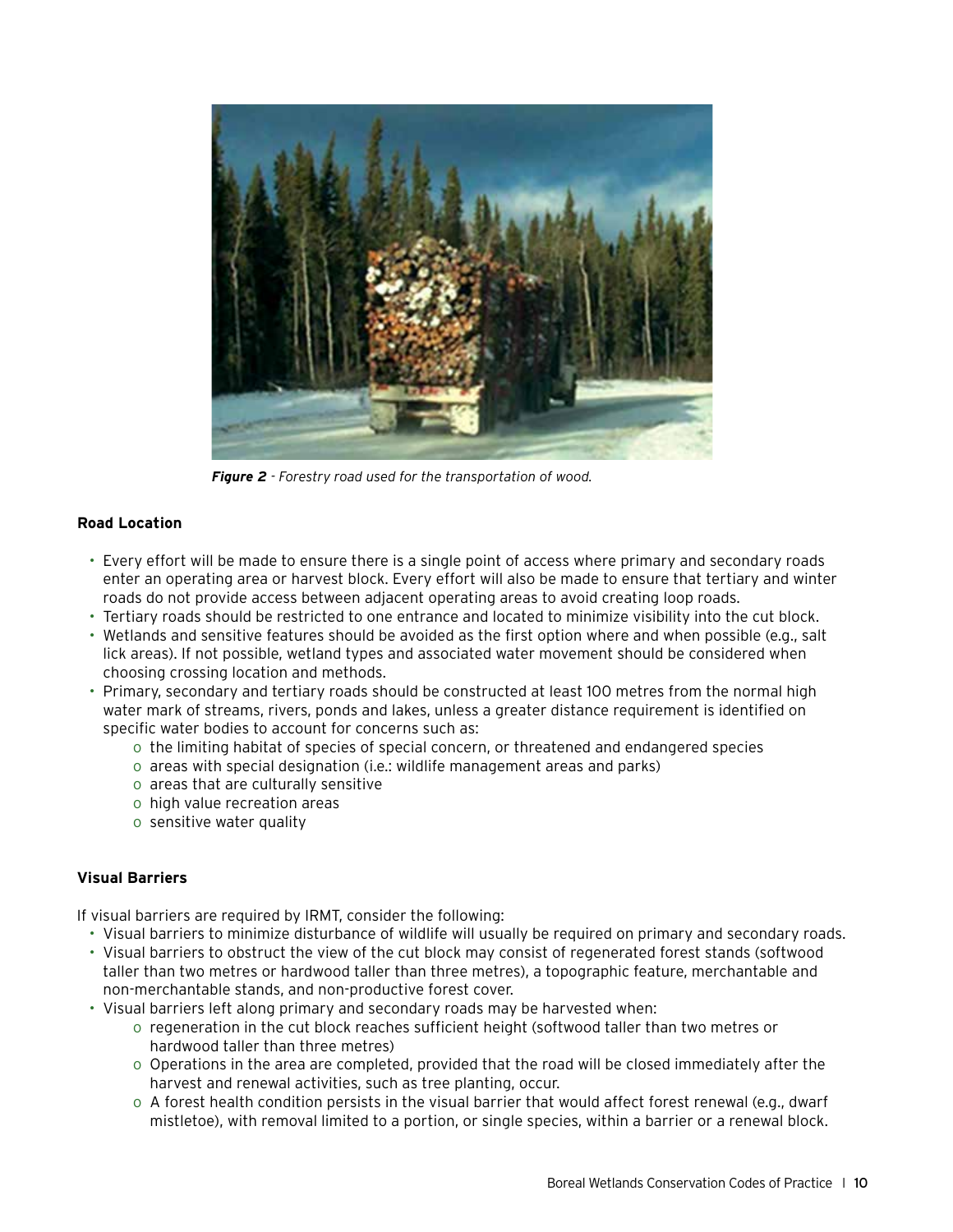- On secondary roads where access management occurs, visual barriers may not be required.
- An alternative to leaving visual barriers would be to construct roads and harvest the forest located 100 to 200 metres along the road. Harvesting the adjacent cut blocks may commence when visual barrier reaches sufficient height (e.g., softwood taller than two metres or hardwood taller than three metres).

#### **Water and Wetlands Crossings**

- All water crossings must be designed in accordance with *Manitoba Stream Crossing Guidelines for the Protection of Fish and Fish Habitat (1996)*. These crossing guidelines apply to any water body used by migratory or resident fish during any period of the year, as well as any water body linked to downstream waters that support fish.
- For wetland crossings that are not fish bearing or fish habitat, construction practices, such as those in Resource Roads and Wetlands: *A Guide for Planning, Construction and Maintenance (2016)*, should maintain hydrological connectivity and not block natural flow.
- Crossing a larger wetland at the narrowest location may be a suitable choice, with the following considerations:
	- o Since narrow crossing locations can be pinch points, it is significantly more important to ensure optimal performance of a conduit at a narrow crossing location, because it may be the only conduit that maintains flow.
	- o The length of road that has contact with the wetland should be minimized.
	- o If a wetland that is part of a larger wetland complex must be crossed, the sections of the complex up-gradient and down-gradient of the crossing location must be considered, as they may be more adversely impacted than the area of the crossing location.
	- o Since narrow crossing locations may have concentrated surface and subsurface flow, it is significantly more important to install conduits that are sized appropriately and located properly.
	- o The design of the wetland crossing should satisfy the maximum flow events anticipated for the type of wetland.
	- o Conduits may need to be installed at a higher density to accommodate the wetland flow.
	- o The road building material required may be sourced from adjacent upland locations.
- Crossing a wetland at the widest location may be a suitable choice, with the following considerations:
	- o The length of road that has contact with the wetland should be increased.
	- o Installation of numerous conduits should be considered to allow multiple paths for flow across the entire width of the wetland area.
	- o If a wide wetland crossing spans several different types of wetlands, road construction practices should cater to the most dynamic water regime present.
	- o The road building material requirements within the wetland should be planned for in advance, as suitable material may not be available or may not be removed without affecting wetland conditions. Wide wetland crossings may span small upland areas (i.e., drier soils) that can be targeted to avoid saturated wetland soils, sometimes referred to as island hopping.
- Appropriate methods will be used to control erosion and prevent environmental harm.
- Where the proponent determines that a water crossing or wetland crossing construction plan, as identified in the OP or other authority, is not feasible and must be altered, an amendment request should be filled out for review and approval.
- Operating and work permits may contain specific conditions for road or crossing construction or access management proposed in the operating year. Inspections will determine if operating and work permit conditions have been fulfilled on roads and crossings.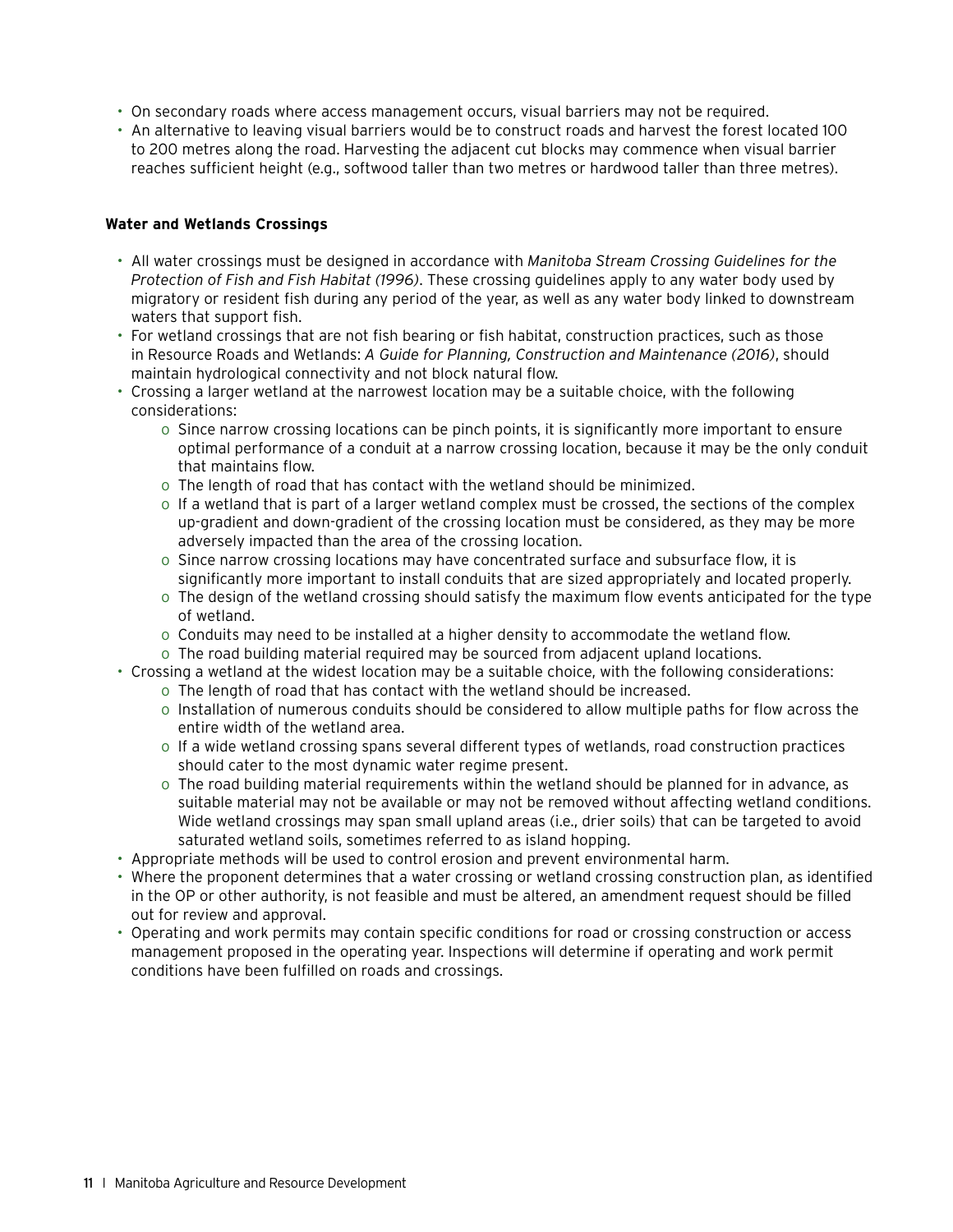#### **Clearing Roadway and Salvage**

- The preferred method for clearing centerline timber is to harvest it.
- The proponent will request approval for alternative centreline clearing methods on primary and secondary roads. The approved centreline clearing methods will be identified on operating and work permits. Damaging merchantable wood in centreline clearing should be minimized.
- If, during planning, the forest officer determines that trees are merchantable and there is a potential market (e.g., commercial product or public fuel wood), those tree species should be piled roadside. This wood shall be suitable for salvage and not mixed with debris or pushed into standing timber.
- If timber salvage is not required, alternative methods of disposing debris may be permitted.
- If merchantable trees are destroyed during road construction, the forest officer may assess timber dues and charges according to waste of merchantable timber provisions of The Forest Use and Management Regulation.
- When clearing within bogs, fens, swamps, and marshes during frozen conditions, consider clearing the crossing area using high-flotation equipment to ensure that the ground is relatively undisturbed. For all-season roads, keeping the wetland soil, root mat, and stumps relatively intact will help maintain the minimum amount of support on which the road can be built.

#### **Impact on Productive Forest Land**

- The width of a primary and secondary right-of-way (ROW) should be minimized to prevent unnecessary loss of productive forest. Applicants will identify ROW widths in the OP or other authority.
- The network of roads should be minimized to prevent unnecessary impact or loss of productive forest.
- The size of a borrow pit or stockpile area should be minimized to prevent unnecessary loss of productive forest. No borrow pits should be placed in wetlands, sensitive sites or rare sites. The IRMT may require rehabilitation of these sites.

#### **Miscellaneous**

- Brush piles resulting from road construction may be compacted and buried, or kept at least five metres away from the edge of standing timber and not stored in wetlands. Brush piles may be retained to be used to decommission secondary and tertiary roads.
- Primary and secondary forestry road systems should have signs placed at the start that indicate they are logging roads and that drivers should exercise caution. An additional sign must indicate when major haul operations are in progress.
- Safe travel procedures shall be established and followed by all road users.
- Infilling wetlands must not take place.

Where the protection of the environment, resource values or public safety are of particular concern, the IRMT may require any combination of access management, visual barriers, specific road location or harvest sequencing (e.g., back to front) to regulate use of secondary roads.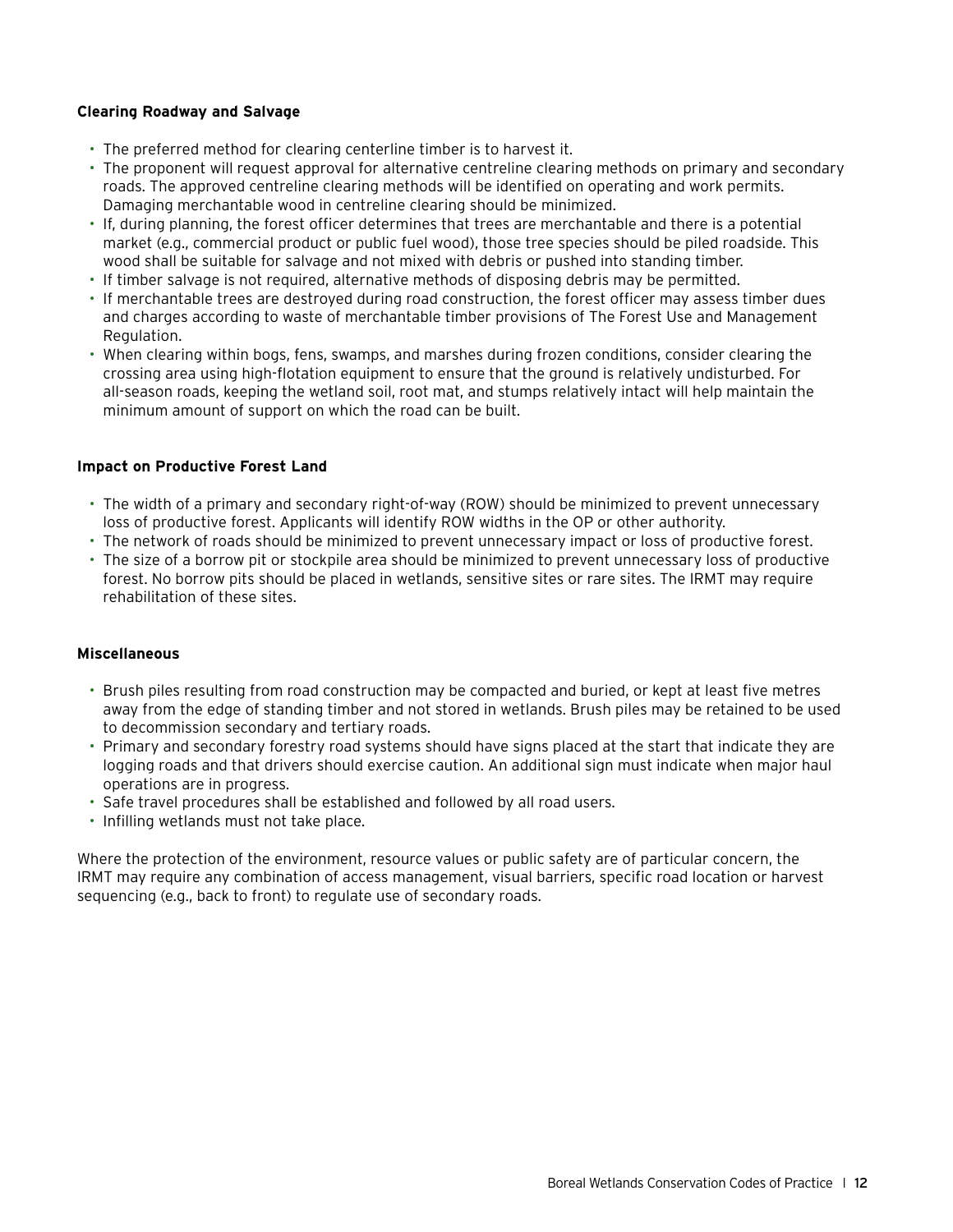### **Access Management**

Relevant legislation and forest management licence agreements regulate the use and management of resource roads. Access management may be required at any time for the protection of the environment, resource values or public safety. Special conditions may be necessary in areas where species listed by the federal Species at Risk Act exist.

There are several provisions for restricting access on roads:

- The Provincial Parks Act Section 27 (l) authorizes posting signs to restrict travel or close any road or trail for various reasons, including the protection of resource values.
- The Crown Lands Act Manitoba Regulation 145/91 (Section 3 (1) and (2)) provides for posting signs to close a road to vehicle travel and the erection of gates or barricades as required.
- The Forest Act Forest Use and Management Regulation (78) provides for closure of forest access roads when, because of conditions such as weather, vehicle use could result in damage to the roads.
- The Wildfires Act (Section 20 (l)) provides for closure of an area to protect land, property or public safety during the wildfire season.
- Subsection 2.1 (2) of the General Hunting Regulation, Manitoba Regulation 351/87, made under The Wildlife Act, provides for posting signs to prohibit hunting within 300 metres of a resource road, a timber operation or forest harvested area for public safety, or for management, conservation or enhancement reasons. Although Subsection 2.1 (2) prohibits hunting during the active period of a timber harvesting operation, and in the forest harvested area, it does not close roads.

The IRMT and the applicant will determine the appropriate method of access management. Appropriate signage will be developed and posted, indicating the restriction of vehicles on the road. Access management may be required during forestry operations, such as:

- during periods of inactivity, such as breaks in harvest operations
- between initial harvesting operations and silvicultural treatments
- between silvicultural treatments and future harvesting
- after all uses of the road for forestry have ended.

The access management strategy for specific roads in an operating area will be included in the FRDP or the OP.

#### **Road Use Restrictions**

Road use restrictions are used to restrict or limit motor vehicle access and normally involve blocking access at strategic locations. This is a more efficient solution than a full decommissioning.

Signs, gates, barricades and other methods may be used to restrict road use. Road use restrictions may be short or long term and may restrict all, or some, vehicle access.

The reasons for applying road use restrictions include:

- for the better management, conservation or enhancement of resource values
- for worker and public safety
- for access control when high forest fire hazard conditions exist
- to prevent damage to the road
- when roads must be closed and are expected to be reused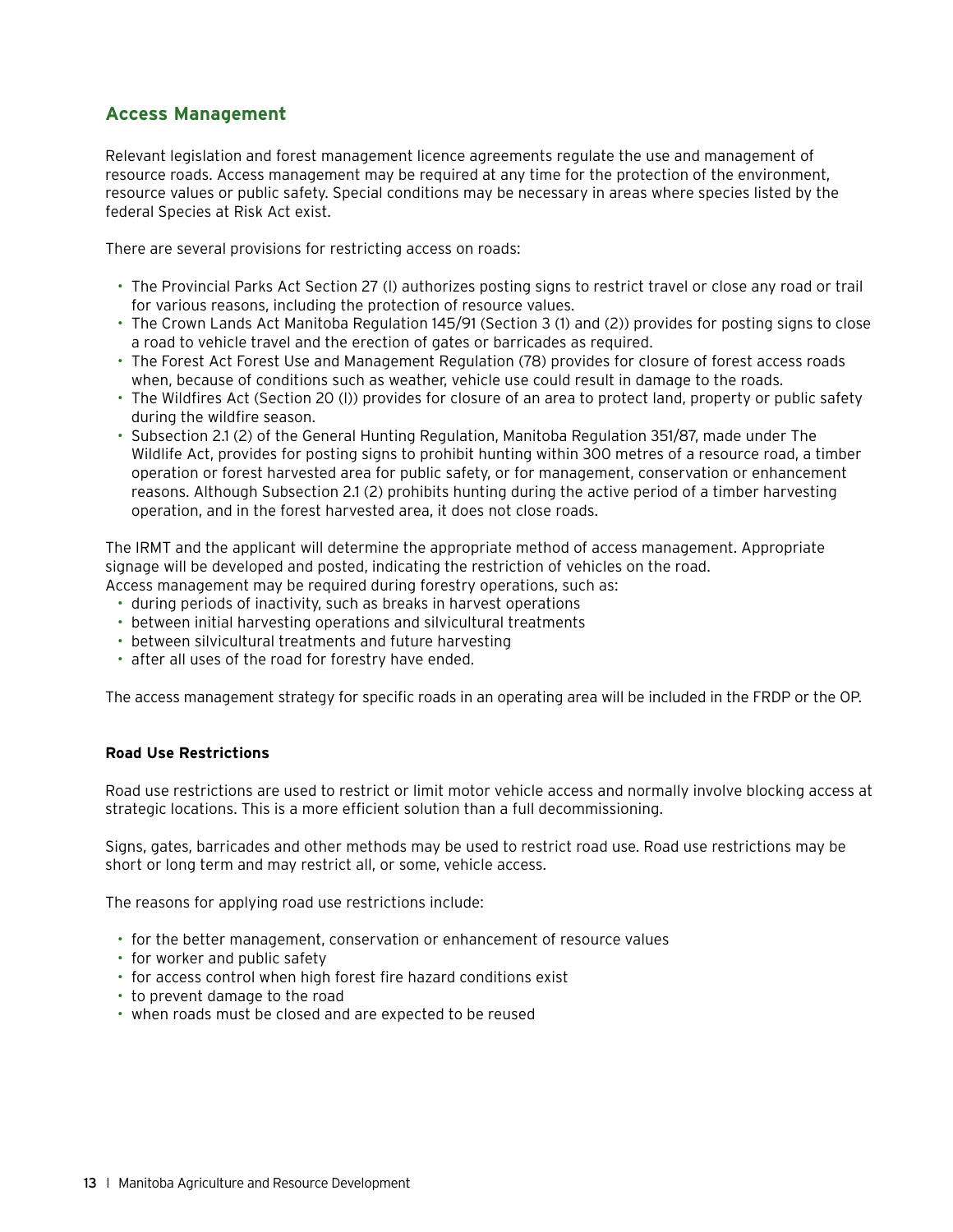

*Figure 3 - Road use restriction example.*

Applicants or the IRMT may propose road use restrictions for specific roads. Local communities or other developers of roads may also propose road use restrictions through a similar process. Discussion with Indigenous Peoples, local communities and stakeholders, and notification of road use restrictions, is required. Final recommendations from the applicant, incorporating input from the planning process, will be reviewed for approval by the IRMT.

#### **Road maintenance during periods of inactivity**

Roads are maintained by the applicant to meet the travel and use requirements for company operations at any particular time. During seasonal periods of operational inactivity, maintenance to the standard to support general vehicle traffic may not be required. There will be no requirement to maintain travel surfaces for general (third party) access. During these periods, the applicant should continue to assess the condition of features such as culverts, bridges, and slopes for erosion and crossings. This will ensure the integrity of water flow. At the start of any unmaintained sections, appropriate signage should be posted indicating that the road is not maintained and travel is not recommended.

Water and wetland crossing removals will be included in the OP or other authority. The applicant will notify DFO for review and assessment of the project proposal (see Appendix IV for contact information). Water crossing maintenance for structures left in place will continue to be the applicant's responsibility. Periodic monitoring and inspection must occur, as well as any required maintenance of water and wetland crossings. Sites of particular concern would include the current and former locations of culverts and bridges, and portions of roads where erosion risks are significant.

Effective access restrictions at strategic locations may include:

- erecting gates and signage at appropriate locations
- placing barricades such as logging debris or boulders
- constructing berms or ditches
- making sections of roads impassable
- removing culverts or bridges at some or all locations
- removing highway access points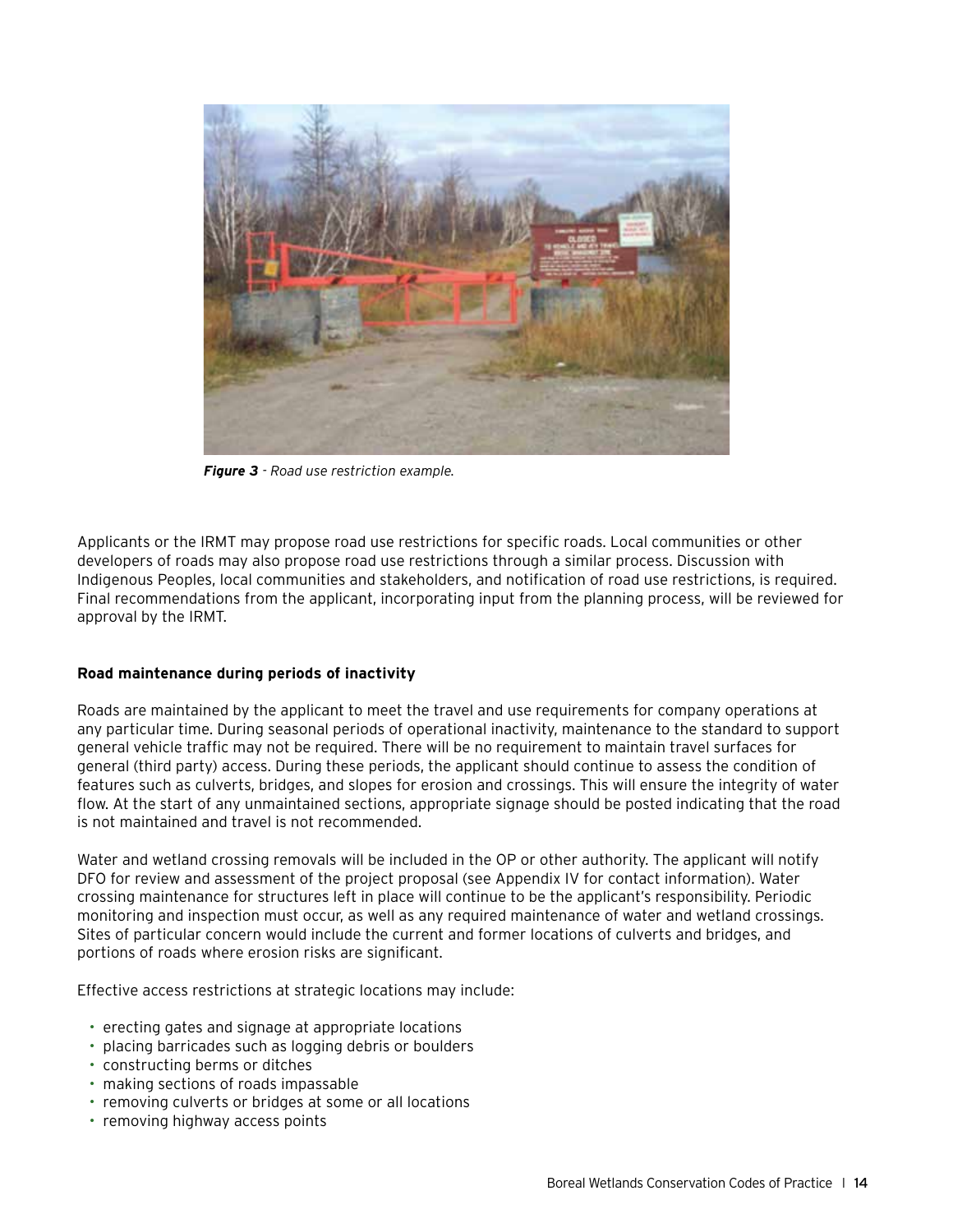The road developer that constructed each road water or wetland crossing will be responsible for implementation, maintenance and signage, unless another user has been given authority for road responsibility.

The IRMT will inspect crossings that have been removed and the measures implemented to prevent subsequent erosion. If these activities have been satisfactorily completed, a final inspection report will be completed and the IRMT will not require the applicant to be responsible for any future maintenance on these sites.

#### **Decommissioning**

Initial road designs should incorporate intent to decommission roads. The location and design of roads should consider future decommissioning requirements. For example, the use of impassable natural topography at the start of a road may be helpful in implementing future access management.

In general, any road no longer required for its intended purpose should be decommissioned. This activity should be undertaken when a road is inactive for an extended period. Road decommissioning is similar to road use restriction, but uses more aggressive strategies and are intended for rehabilitation, not just closure.

Decommissioning roads will be necessary to provide long-term protection of resource values, the environment and public safety. Decommissioning intends to deter any vehicle travel on the road and may involve returning the road to a vegetated state. Decommissioning also involves rehabilitating water and wetland crossings to prevent erosion and maintain hydrological connectivity. It is recognized that revegetation with appropriate vegetation mixes will occur.

Tertiary roads will normally be constructed shortly before operations and decommissioned promptly after activities are completed. Primary and secondary roads tend to be used over a longer period in an operating area. However, if a primary or secondary road will not be required over a long period, it should be decommissioned. The decommissioning of forestry roads may include such things as:

- removal of water crossings to maintain natural hydrology and acceptable re-contouring of road approaches
- taking measures to prevent erosion at water crossings and along the road
- posting signs, for safety reasons, to indicate the road has been closed
- the revegetation of all tertiary roads (Note: the revegetation of roads within provincial parks is to be done with native species only.)
- ripping portions of roads
- site preparing specific portions of roads to render them impassable by vehicle
- removal of large bridge structures and arch culverts
- removal of railway crossings

If decommissioning has been satisfactorily completed, the IRMT will not require the applicant to be responsible for any future maintenance on these sites.

Applicants may propose to decommission specific roads they manage. In some circumstances, the IRMT may not want to decommission some roads constructed by the applicant because of established use by the public, Indigenous Peoples, local communities or commercial entities. In these circumstances, the IRMT will release the applicant from responsibility and liability for the road. In the future, when alternate use is discontinued, the road may require decommissioning. If the original activities resume, the applicant may reacquire road maintenance responsibilities.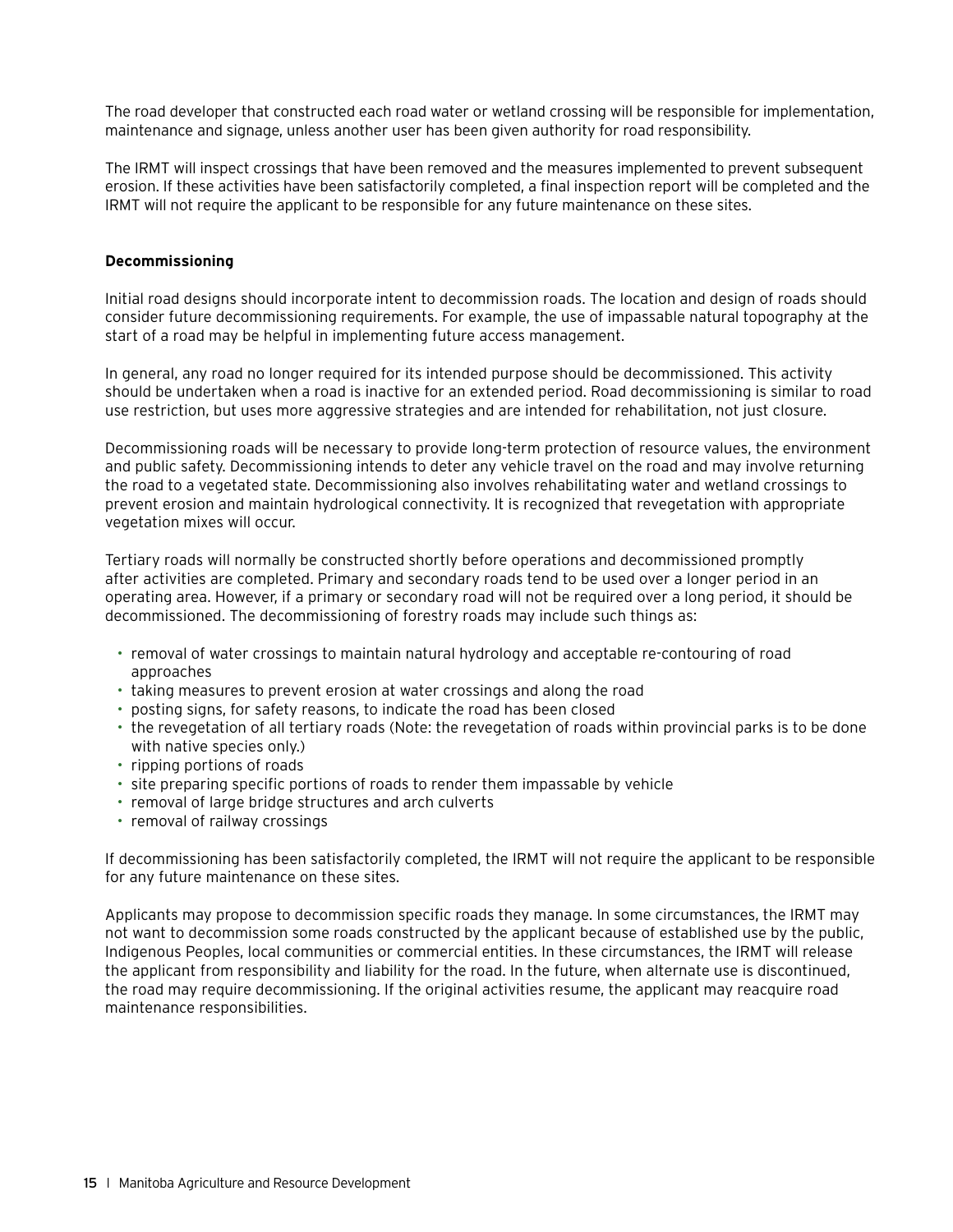#### **Reactivation Approval Process**

Reactivation of a Decommissioned Road by an Applicant:

- The applicant submits an updated FRDP or equivalent, as determined by the IRMT.
- The IRMT reviews the FRDP or equivalent.
- The reactivation may receive initial assessment to determine if Indigenous Peoples consultation is required.
- The new FRDP is approved by IRMT.

Reactivation on a decommissioned road by a third party:

- The applicant submits a proposal with timing, distance and other relevant factors, as determined by the IRMT.
- The IRMT reviews the proposal.
- The reactivation may receive initial assessment to determine if Indigenous Peoples consultation is required.
- A work permit is issued by IRMT.



*Figure 4 – Resource access road example.*





*Figure 5 - Forest road post-decommissioning example. Figure 6 - Forestry road post-decommissioning after twenty years.*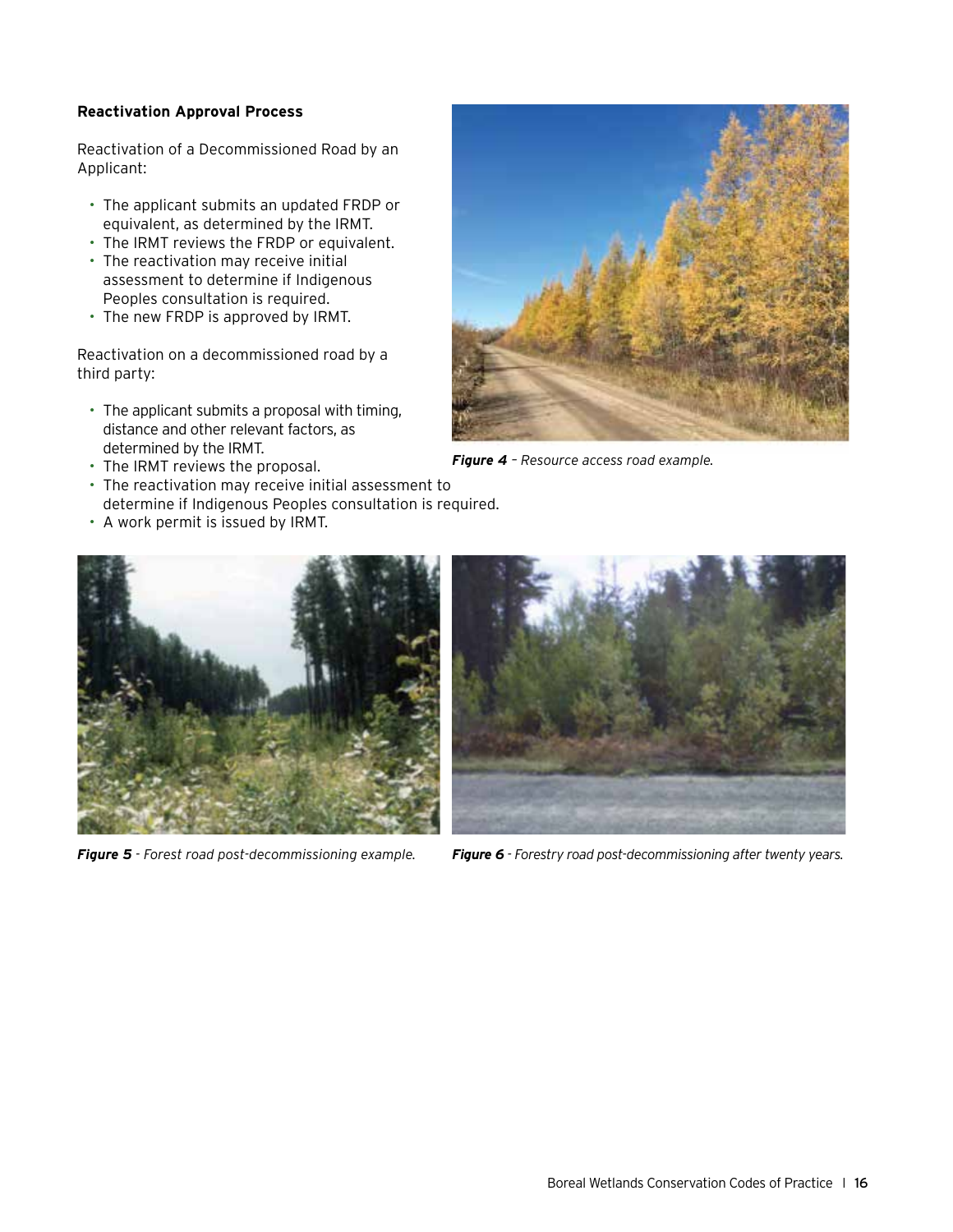### **Relevant Legislation Related to Minimization Efforts**

Authorization for road planning is granted to each applicant by Manitoba Agriculture and Resource Development. The department also approves each plan and issues licences under The Environment Act. Several forms of authorizations regulate and guide road management planning, construction and maintenance, and decommissioning.

#### **Provincial Legislation**

The Forest Act, The Crown Lands Act, The Wildlife Act and The Provincial Parks Act are provincial laws applicable to resource roads. In general, these acts give the minister the authority to regulate the use and management of resource roads. The minister may restrict or prohibit the use of motorized vehicles, erect barricades or gates, and prohibit activities (e.g., hunting), and post signs indicating these measures. These measures may be taken for public safety or to protect a variety of resource values. Pertinent sections of each act are found in Appendix III.

#### **Federal Legislation**

The Fisheries Act and the Navigable Waters Protection Act are both relevant to the development of roads, and water and wetlands crossings, where there may be potential impacts from crossings and nearby roads. Fisheries and Oceans Canada should be contacted directly for advice and clarification. Pertinent sections of each act are found in Appendix IV. These acts provide for the protection of fish habitat and navigation in water bodies.

#### **Forest Management Licence Agreements and Timber Sale Agreements**

Through the authority of a forest management licence agreement or timber sale agreement, proponents can construct and maintain forestry roads to access timber for their operations. These agreements may also include provisions for constructing roads jointly with Manitoba Agriculture and Resource Development, permit public use of forestry roads and enable the department to designate resource roads as provincial roads or highways. More recently, agreements provide proponents with directions on tree use during road construction, allow them to close roads in specific conditions, and allow them to carry out a road retirement program.

#### **Environment Act Licences**

Each proponent is also required to obtain an Environment Act Licence for their FMP. Among other requirements, each licence contains specific references to the management of forestry roads. Links to examples of Environment Act licences are found in Appendix 5.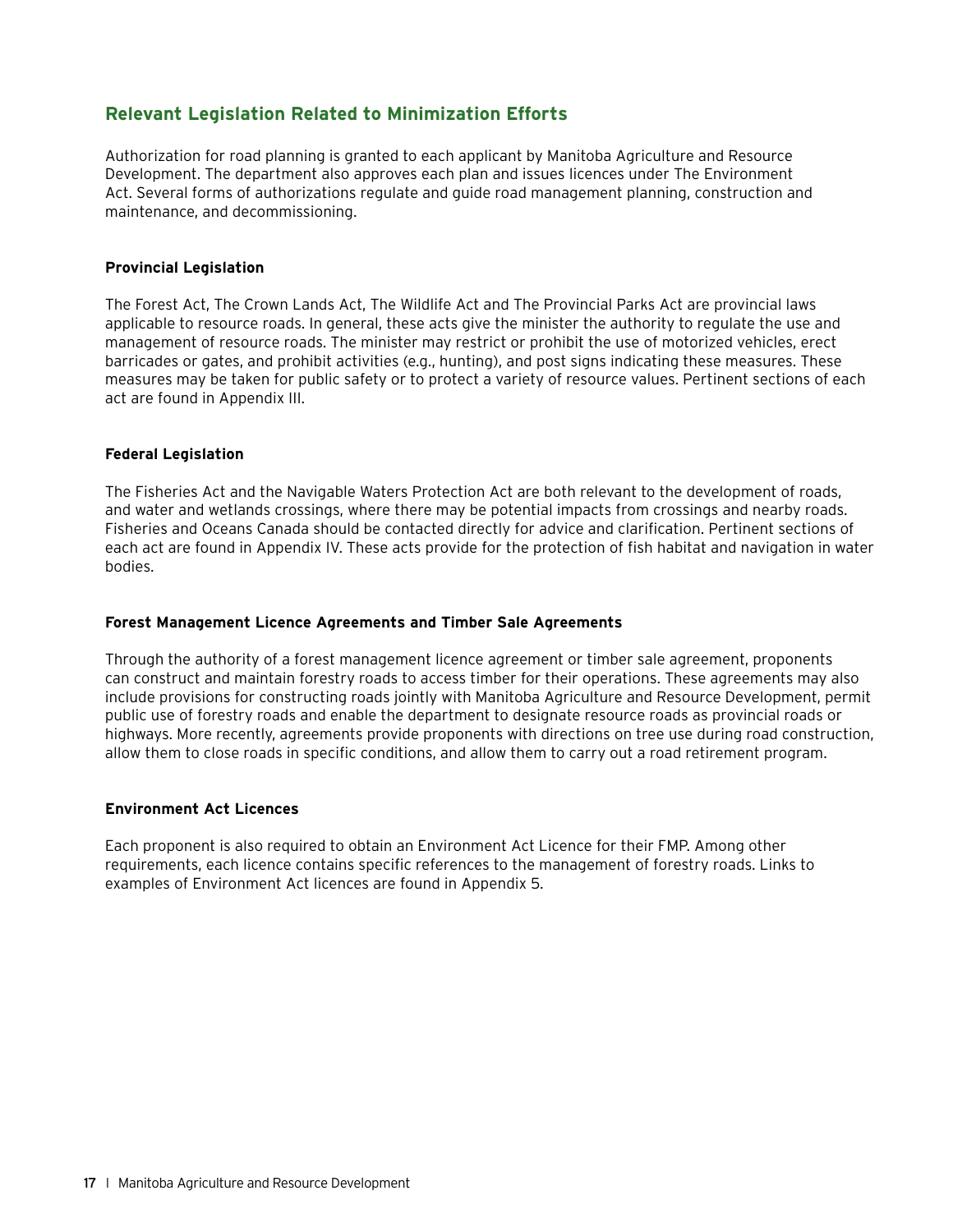# **Offset Best Management Practices**

The Offset Best Management Practices (BMP) provide guidance to resource developers to offset impacts to boreal wetlands when impacts to these wetlands cannot be avoided or minimized effectively. Manitoba's boreal zone contains a wide range of forest types, site conditions, aquatic ecosystems, wetlands and other features. Appropriately designed and located wetland crossings are often required when constructing resource and access roads and crossings.

Maintaining hydrological connectivity is extremely important. Wetland functions are the natural processes of a wetland. Wetland benefits derive from wetland functions, such as ecological goods and services, or other economic and cultural values that result from functioning wetlands. Sometimes avoidance is not possible and minimization best management practices may still have permanent impacts on hydrological connectivity or other wetland functions. This guidebook proposes several options for offsetting permanent impacts to wetlands that result from the development of resource and access roads and crossings.

The objectives of the Offset Best Management Practices are:

- to provide guidance to resource road developers when permanent impacts to boreal wetlands are unavoidable or cannot be minimized
- to maintain a no-net-loss of boreal wetlands through offsetting requirements

#### **Offset Requirements**

Not all projects will require a similar amount of offset. Wetlands will differ in their type, size and function, so their offset requirements will differ accordingly. While specific offset requirements will be determined on a case-by-case basis by Manitoba Agriculture and Resource Development, these guidelines provide broad-based options for consideration.

Offset requirements are expected to be effective throughout the lifespan of the project and beyond. This may require periodic monitoring to ensure that the measures have been, and continue to be, successful. Monitoring requirements and scheduling should also be developed after contacting the department. Where possible, they should be developed as part of the regulatory approval process.

Offsets should account for both direct and indirect effects on the impacted boreal wetland. Indirect effects could include impacts downstream or impacts to social and cultural values. As such, the compensation ratio will typically be a minimum of at least 2:1 to fully account for all impacted wetland benefits.

It is acknowledged that while avoidance is most important, and should be the most common option, avoidance cannot always occur. While there are BMPs for minimizing impacts to boreal wetlands, we also recognize that there are many factors that will determine their effectiveness. In some cases, minimization will address all or most of the impacts when developing resource and access roads and crossings. In other cases, impacts may remain despite these efforts. If permanent impacts remain after minimization efforts, then additional restoration, reclamation, or compensation efforts are required.

Because no two projects are the same, offset requirements may vary for different industries, locations, and wetlands. As such, specific prescriptions will be determined by Manitoba Agriculture and Resource Development, and will vary and adapt over time as new knowledge and science emerges. However, key factors that will help inform offset requirements will include the magnitude (size) of the permanent impact and the amount of previous investments toward, and net benefits resulting from, avoidance and minimization.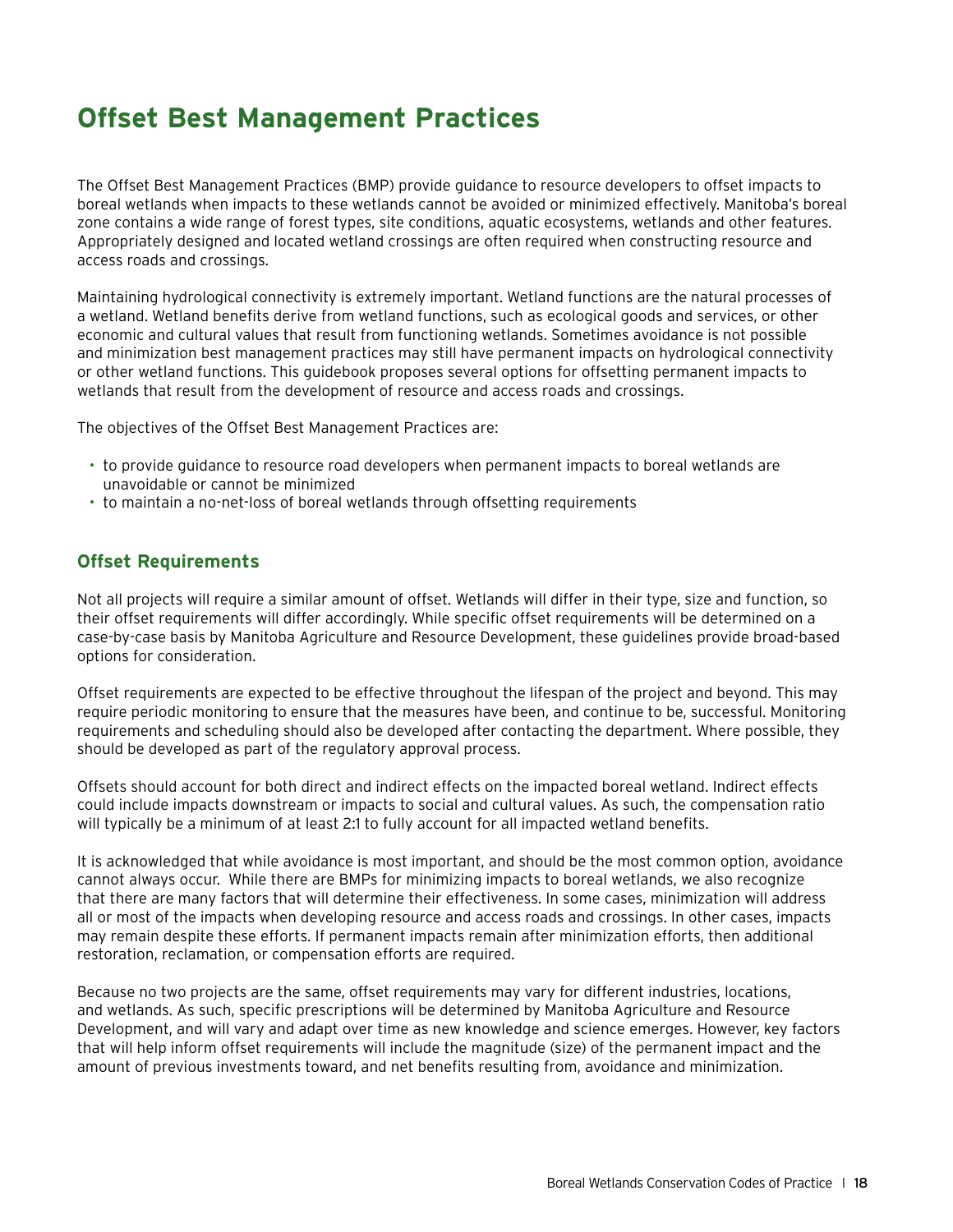### **Methods of Offsetting Impacts**

Compensation can include restoring or reclaiming a degraded boreal wetland. Another option, though least desirable, could be offering financial compensation for permanently impacting a boreal wetland. Other methods of compensation may also be appropriate, and they should be discussed with Agriculture and Resource Development.

Restoration and reclamation, although different terms, have similar goals, which are to return an impacted wetland to a functioning wetland, and more specifically, return the wetland back to its natural state as much as possible. These terms should be viewed as a sliding scale of the amount of impact a wetland has undergone. Generally, wetlands that require restoration are those wetlands that have been partially degraded or moderately impacted. Wetlands that require reclamation are those that have been fully or largely degraded. As such, the methods to return functionality to a wetland will differ, depending on the level of impact.

#### **Restoring Boreal Wetlands**

This is the preferred method of offsetting. Ideally, boreal wetlands should be restored to the same wetland type and functionality they had before they were impacted through development (i.e., an impacted or degraded fen would ideally be restored to a fen wetland type). Restoration activities return the wetland to its original state. This can include removing barriers to hydrological connectivity, which will allow the boreal wetland to return to its pre-impacted state over time. Restoration activities should also occur as near to the impacted site as possible. If that is not possible, then restoration should occur within the same watershed or ecoregion. It is understood that full restoration back to the same wetland type may take time. In keeping with adaptive management principles and evidence-based approaches to restoration, trajectories that lead to the restoration of a wetland should be considered acceptable.

#### **Reclaiming Boreal Wetlands**

This is the second-most preferred method of compensation. Reclamation involves decommissioning or converting an impacted wetland to another state that helps to return some of a boreal wetland's function and benefits.

It is recognized that reclaimed boreal wetlands may not be able to be fully restored to their pre-impacted state. Instead, reclaimed boreal wetlands often return some wetland functions, but not all wetland functions. Boreal wetlands that are to be reclaimed are those wetlands that have been significantly impacted or where boreal wetlands are so sensitive that successful restoration is not possible.

As outlined in *Restoring Boreal Wetlands* (above), a reclaimed boreal wetland should be of a similar type to the wetland impacted (i.e., a marsh should be reclaimed if a marsh has been permanently impacted). As well, a boreal wetland should be reclaimed as near to the impacted site as possible. If that is not possible, then the reclaimed wetland should be within the same watershed or ecoregion.

It is also understood that reclamation may take time. In keeping with adaptive management principles and evidencebased approaches, trajectories that lead to the reclamation of a wetland should be considered acceptable.

#### **Financial Compensation**

This is the least preferred method of compensation. The cost of restoring or reclaiming boreal wetlands can be used to help estimate the financial compensation required for a permanently impacted boreal wetland. In discussions with Manitoba Agriculture and Resource Development, the amount of financial compensation required will vary, depending on the amount of permanent impacts that remain after minimization and restoration or reclamation efforts. The intention of financial compensation is that the funds would be held in trust and used by the department to restore or reclaim boreal wetlands in Manitoba in the near future.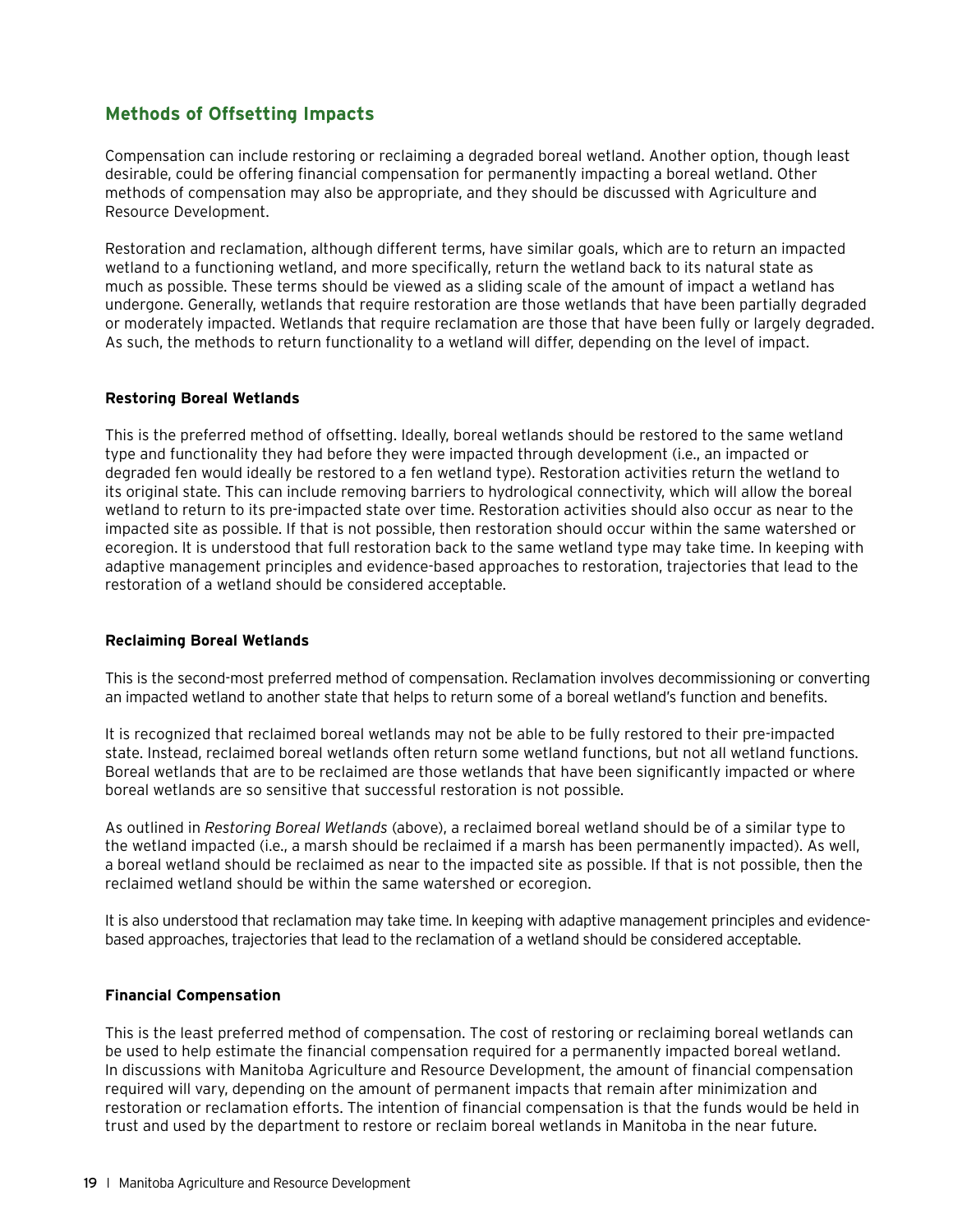### **Next Steps**

Because no two projects are the same, specific prescriptions for restoration and reclamation will vary from site to site, and will change and adapt over time as new knowledge and science emerges. The goal of each of these methods is to return wetland functionality. This means that hydrological connectivity, biodiversity and habitat, and carbon storage potential have returned to the wetland. It is intended that this document will be revised as new knowledge is gained, so in future revisions, specific prescriptions can be incorporated into these guidelines.

### **Relevant Provincial Legislation**

Authorization for road planning is granted to each applicant by Manitoba Agriculture and Resource Development. The department also approves each plan and issues licences under The Environment Act. Several forms of authorization regulate and guide road management planning, construction, maintenance and decommissioning. This includes:

- The Water Rights Act
- The Sustainable Watersheds Act
- The Water Protection Act
- The Peatlands Stewardship Act
- The Endangered Species and Ecosystems Act
- The Forest Act

Other legislation, such as section 7(1), 7(2), and 7.1(1) of The Crown Lands Act, allow for the inclusion of project-specific conditions on permits and licences when working on, or occupying, Crown land.



*Photo Credit: Ducks Unlimited Canada*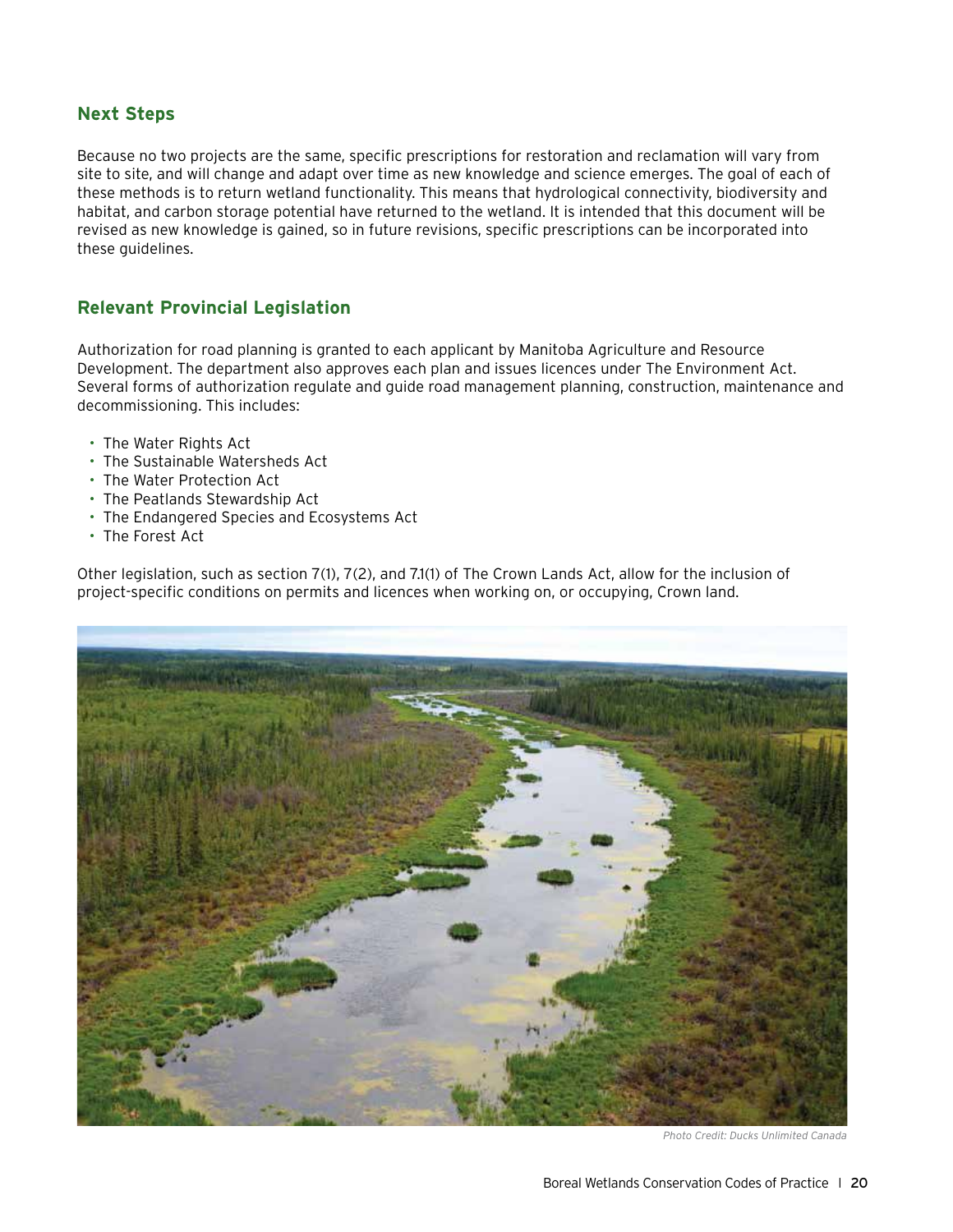# **Appendix 1: Forest Management Licensee Road Classification System**

| <b>FML Road Class</b> | <b>Season</b>        | <b>Time (years)</b> | <b>ROW (metres)</b> | <b>Users</b>                          | <b>CONWS Class</b> |
|-----------------------|----------------------|---------------------|---------------------|---------------------------------------|--------------------|
| <b>CLASS1</b>         |                      |                     |                     |                                       |                    |
| <b>FML #3</b>         | All                  | $20+$               | 45m                 | All Users                             | Primary            |
| <b>FML #2</b>         | All                  | $20+$               | 60m                 | П.                                    | $\mathbf{H}$       |
| CLASS <sub>2</sub>    |                      |                     |                     |                                       |                    |
| <b>FML #3</b>         | All                  | 20                  | 30m                 | Access Throughout<br>Forest           | Secondary          |
| <b>FML #2</b>         | All                  | $3 - 20$            | 50 <sub>m</sub>     | П.                                    | $\mathbf H$        |
| CLASS <sub>3</sub>    |                      |                     |                     |                                       |                    |
| <b>FML #3</b>         | Seasonal             | $2 - 20$            | 20m                 | <b>Primarily Timber</b><br>Harvesting | Tertiary           |
| <b>FML #2</b>         | Seasonal             | $1 - 12$            | 40m                 | П.                                    | $\mathbf{H}$       |
| CLASS <sub>4</sub>    |                      |                     |                     |                                       |                    |
| <b>FML #3</b>         | Seasonal             | $5+$                | $10 - 20m$          | <b>Primarily Timber</b><br>Harvesting | Tertiary           |
| <b>FML #2</b>         | Seasonal<br>(Winter) | $1 - 12$            | 40m                 | П                                     | $\mathbf{H}$       |
| <b>CLASS 5</b>        |                      |                     |                     |                                       |                    |
| <b>FML #3</b>         | Winter               | $\mathbf{2}$        | $8 - 20m$           | <b>Primarily Timber</b><br>Harvesting | Winter             |
| <b>FML #2</b>         | Winter Ice           | Variable            | 60m                 | П                                     | Winter             |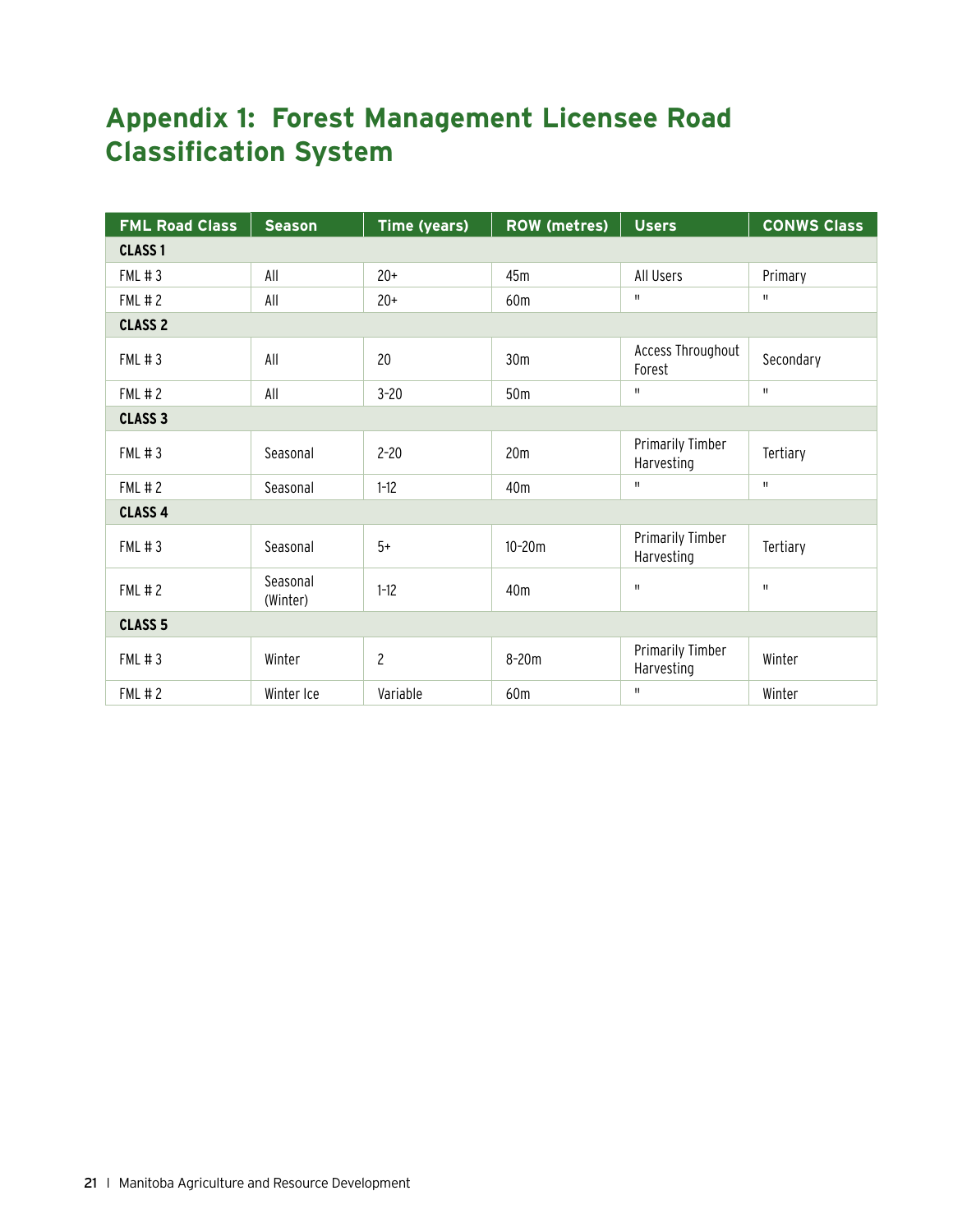# **Appendix 2: Related Guidelines and Best Management Practices**

*Forest Management Guidelines for Terrestrial Buffers Forest Management Guidelines for Riparian Management Areas Manitoba Submission Guidelines for Twenty Year Forest Management Plans Manitoba Submission Guidelines for Forest Management Operating Plans Wildlife Guidelines for Forest Management in Manitoba Manitoba Stream Crossing Guidelines for the Protection of Fish and Fish Habitat*

Guidelines in digital format are available on the Forestry Branch website at:

#### *www.manitoba.ca/sd/forests\_and\_lands/forestry/index.html*

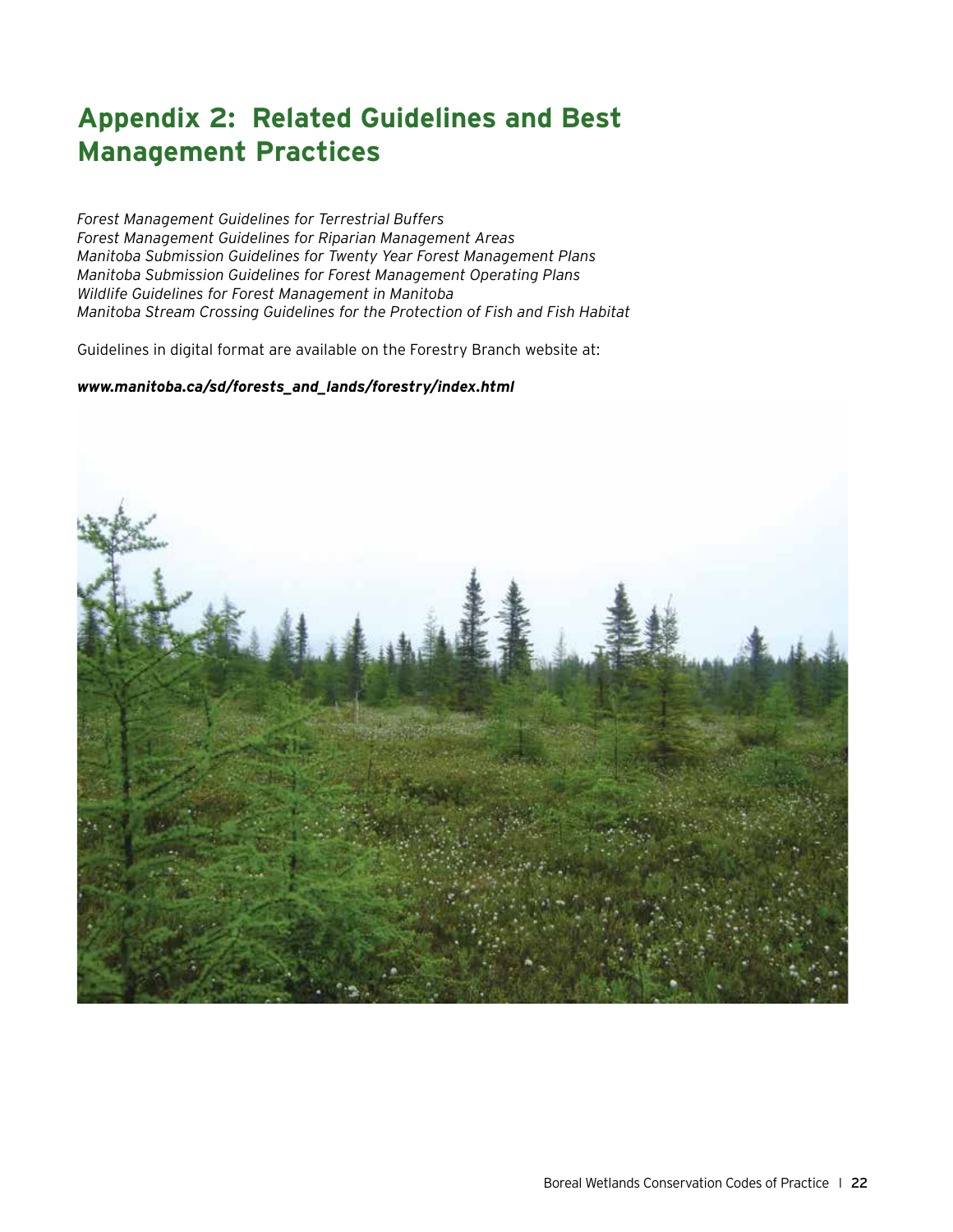# **Appendix 3: Provincial Legislation**

# *The Forest Act F150*

#### **Part I**

8(2) The minister may, subject to other relevant legislation, maintain or build roads, winter roads and stream improvements on Crown land, designate any of them as resource roads or improvements, regulate and set charges for their maintenance and assess and recover the cost of any damage to them as a debt owed to the Crown from the person responsible for the damage.

#### **Part III**

23(2) Every road and highway, the title to which is vested in the Crown, and that lies between parcels of land contained in a provincial forest, shall, for the purposes of forest administration, be deemed to be part of the provincial forest.

#### **Forest Use and Management Regulation 227/88R**

- 9 Any timber cut in the construction of a road or in the clearing of a skidway, landing, or camp site shall be paid for in accordance with the dues and charges payable under the licence, timber sale agreement, or permit.
- 73(1) An operator shall allow other authorized users of the forest to use such roads as he has constructed or may construct and maintain in connection with his operations; but any such authorized users of the forest shall pay to the operator such part of the costs of construction and maintenance of the road as may be mutually agreed upon.
- 73(2) Where the director considers it necessary for an authorized user of the forest to have access to any part thereof, and for any use therein which may from time to time arise in an area held by an operator, the operator shall allow the said access and required use, but the authorized user shall pay to the operator a reasonable amount for any estimated loss that may be caused to the operator by virtue of said access and use.
- 73(3) Where, under subsection (1) or subsection (2) the persons concerned fail to agree on the amount payable, the director, upon being notified of the failure, may direct, and the operator when so directed shall allow, the authorized user of the forest to use the road or said access and required use, as the case may be; and the amount payable and any other matter in dispute shall be settled by arbitration.
- 78 Where, owing to weather or other conditions, the hauling of timber or other product is likely to cause damage to a forest access road or a road within a provincial forest, the minister may cause a notice to be posted
	- (a) closing any such road to traffic until the road, in his opinion, is fit for traffic; or
	- (b) imposing weight restrictions with respect to that road.

*The Forest Act* can be found at: *[web2.gov.mb.ca/laws/statutes/ccsm/f150e.php](http://web2.gov.mb.ca/laws/statutes/ccsm/f150e.php)*.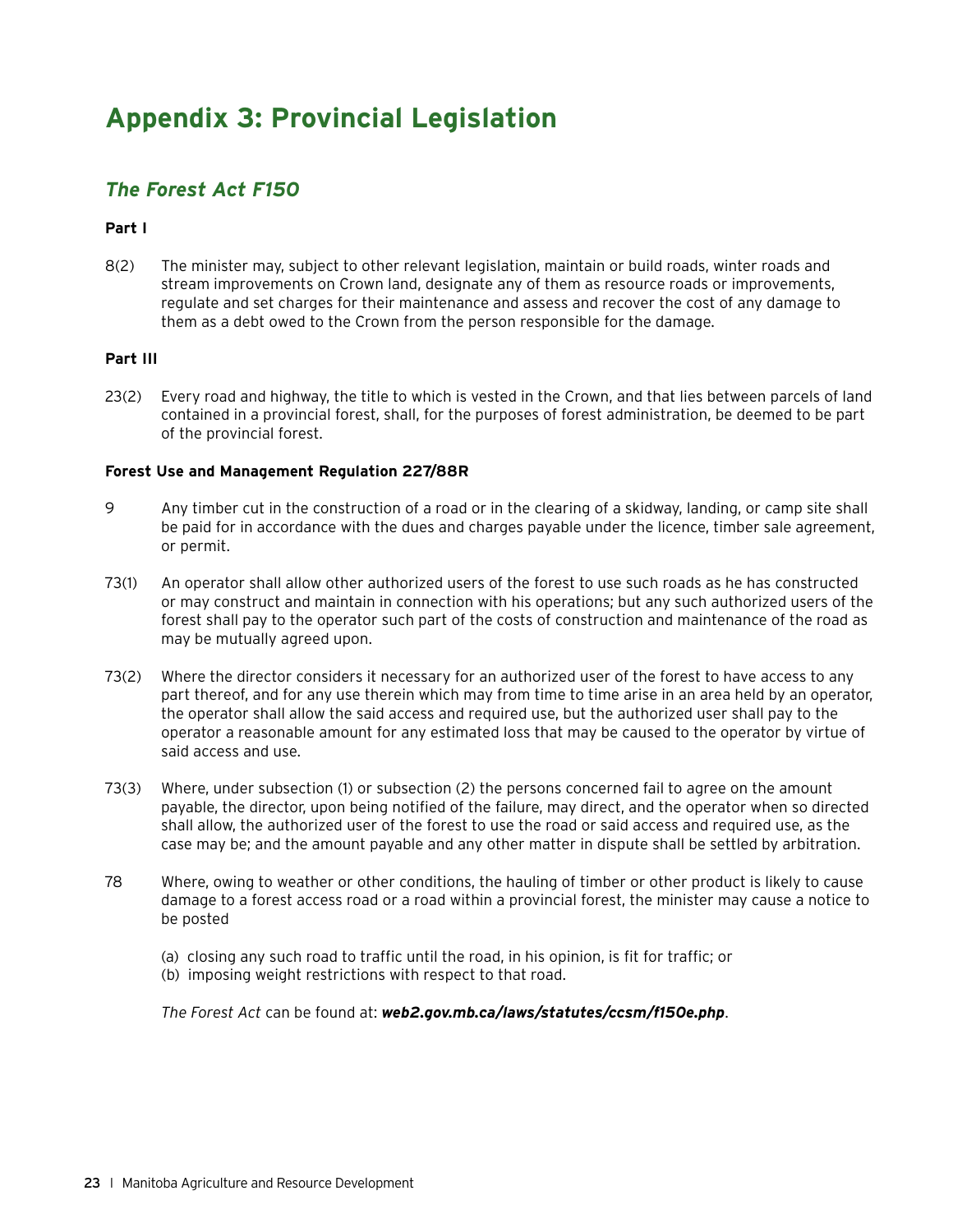## *The Crown Lands Act C340*

#### **Lands Resource Roads Regulation 145/91**

- 3(1) The minister may cause signs to be posted on or adjacent to resource roads prohibiting controlling or governing the operation of vehicles on those roads.
- 3(2) The minister may cause signs to be posted on or adjacent to a resource road closing the road to the operation of vehicles, and in the event may cause gates or barricades to be erected.

*The Crown Lands Act* can be found at: *[web2.gov.mb.ca/laws/statutes/ccsm/c340e.php](http://web2.gov.mb.ca/laws/statutes/ccsm/c340e.php)*.

### *The Wildlife Act W130*

- 3(1) Unless otherwise provided by this Act or the regulations, the designation of an area for the better management, conservation or enhancement of the wildlife resource of the province in accordance with section 2 does not limit or affect the uses and activities that may be undertaken in the area, and the minister may make such regulations as the minister considers appropriate: (a) respecting the use, control and management of an area;
	- (b) authorizing, regulating or prohibiting and use, activity or thing in an area;
	- (c) authorizing the construction, operation and maintenance of any building, structure or thing in a wildlife management area.

#### **General Hunting Regulation 351/87**

2.1(2) The minister may cause signs to be posted on Crown lands prohibiting hunting, the discharge of a firearm or bow or the possession of a loaded firearm on or within 300 metres of a resource road, timber operation, forest harvested area or mine that is located on Crown lands.

*The Wildlife Act* can be found at: *[web2.gov.mb.ca/laws/statutes/ccsm/w130e.php](http://web2.gov.mb.ca/laws/statutes/ccsm/w130e.php)*.

### *The Provincial Parks Act P20*

- 27(1) The director may, by posting signs or other suitable means
	- (a) open or close all or part of a provincial park; or
	- (b) restrict travel on or close any road or trail in a provincial park that is not under control of the Minister of Highways and Transportation.

*The Provincial Parks Act* can be found at: *[web2.gov.mb.ca/laws/statutes/ccsm/p020e.php](http://web2.gov.mb.ca/laws/statutes/ccsm/p020e.php)*.

### *The Wildfires Act W128*

In order to protect land, property or public safety during the wildfire season, the minister may order an area to be closed to entry or travel for a specified period of time, and shall make reasonable efforts to have the public notified immediately of the order.

*The Wildfires Act* can be found at: *[web2.gov.mb.ca/laws/statutes/ccsm/w128e.php](http://web2.gov.mb.ca/laws/statutes/ccsm/w128e.php)*.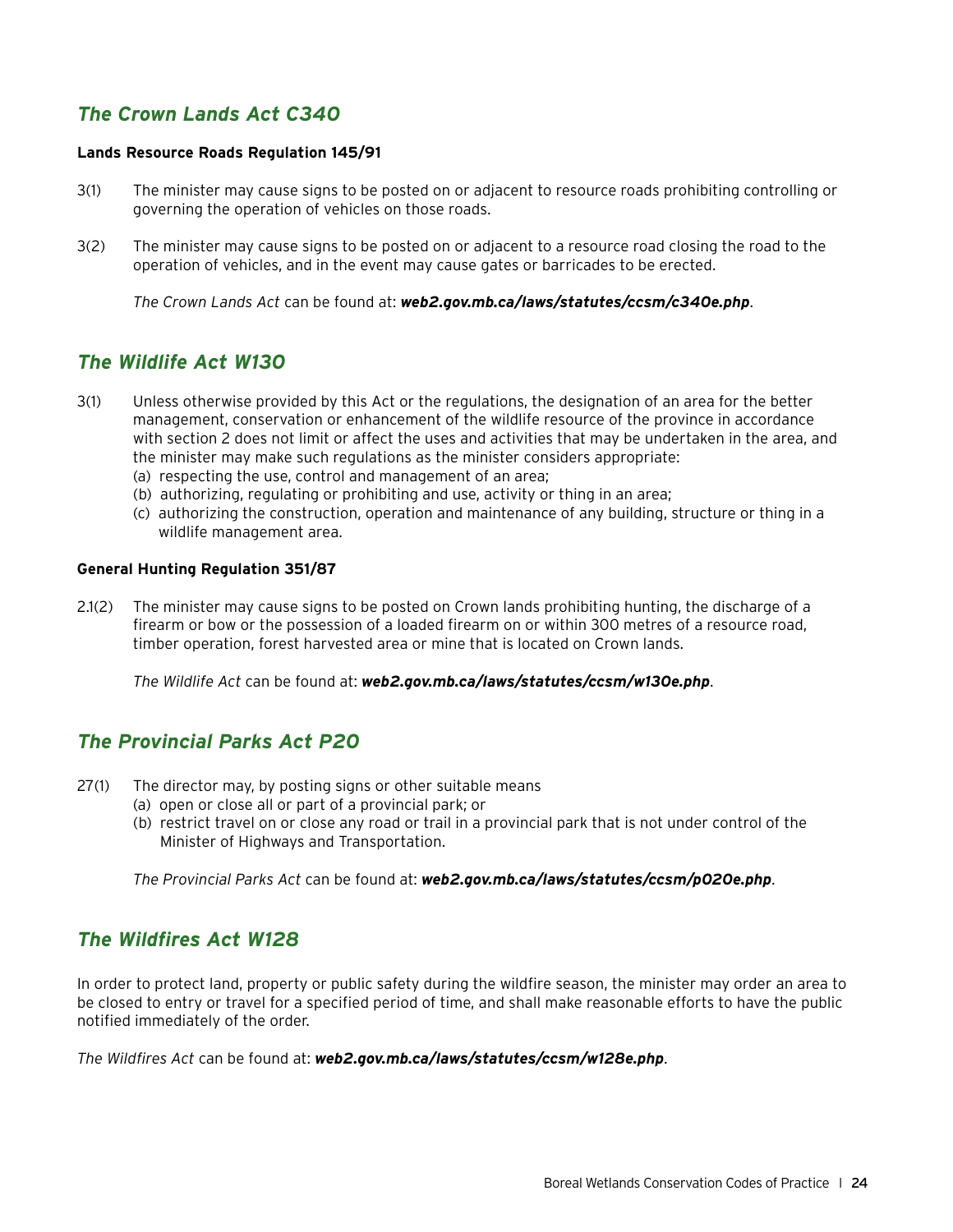## *The Endangered Species Act E111*

- 10(1) No person shall
	- (a) kill, injure, possess, disturb or interfere with an endangered species, a threatened species, or an extirpated species that has been reintroduced;
	- (b) destroy, disturb or interfere with the habitat of an endangered species, a threatened species or an extirpated species that has been reintroduced; or
	- (c) damage, destroy, obstruct or remove a natural resource on which an endangered species, a threatened species or an extirpated species that has been reintroduced depends for its life and propagation.

*The Endangered Species Act* can be found at: *[web2.gov.mb.ca/laws/statutes/ccsm/e111e.php](http://web2.gov.mb.ca/laws/statutes/ccsm/e111e.php)*.

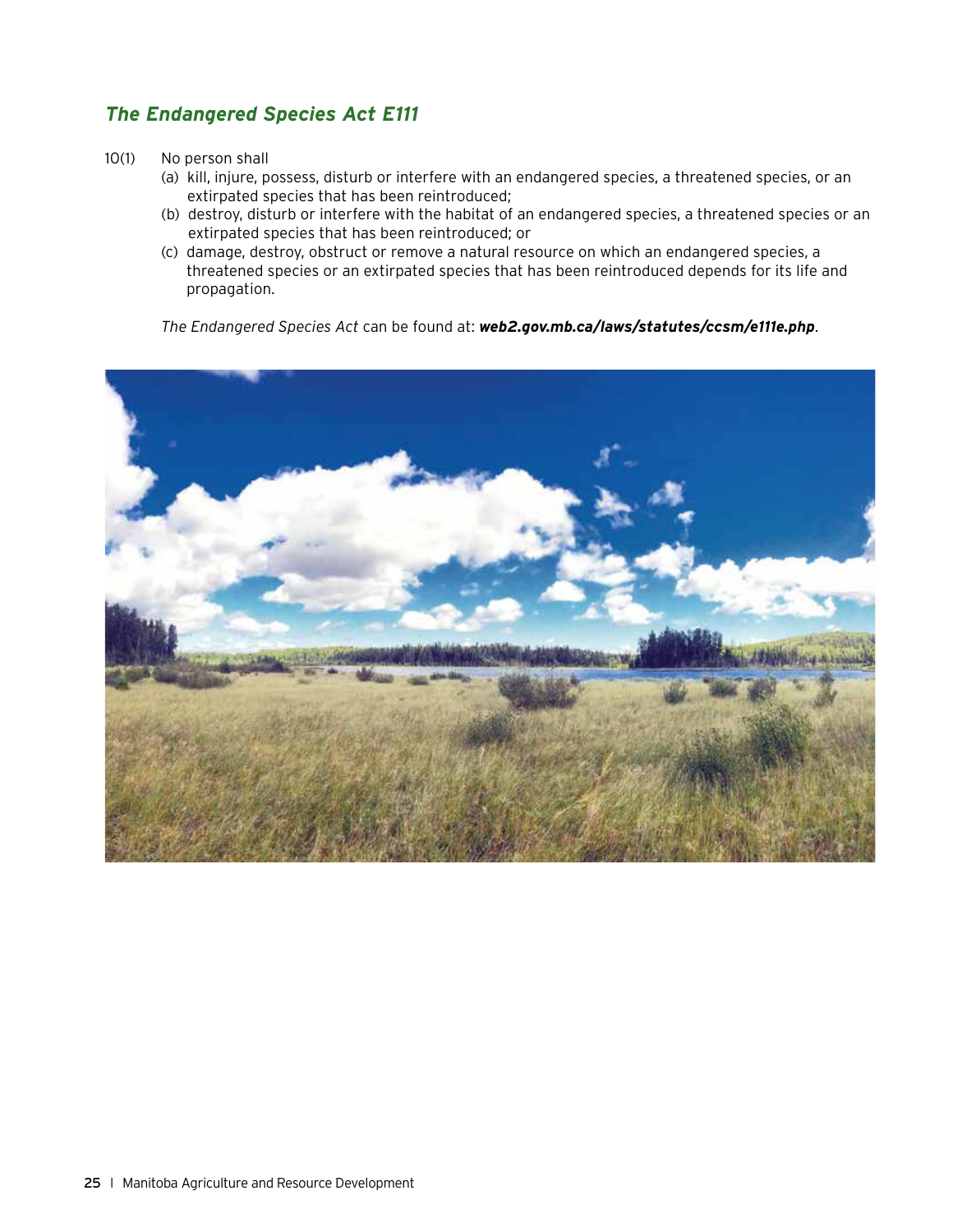# **Appendix 4: Federal Legislation**

### **Fisheries and Oceans Canada Manitoba Contact Information**

Tammy Wruth Fish Habitat Biologist I Biologiste, Habitat du poisson Dauphin Office – Manitoba Distric I Bureau de Dauphin – District du Manitoba Prairies Area I Secteur des Prairies Central and Arctic Region I Région du Centre et de l'Arctique Fisheries and Oceans Canada I Pêches et Océans Canada 101 1st Avenue NW I 101 1ere Avenue N-O Dauphin, MB R7N 1G8 I Dauphin MB R7N 1G8

Telephone/Téléphone: 204-622-4068 Facsimile/Télécopieur: 204-622-4066 Email/Courriel: [Tammy.Wruth@dfo-mpo.gc.ca](mailto:Tammy.Wruth%40dfo-mpo.gc.ca?subject=) Government of Canada I Gouvernement du Canada

Habitat Management Regional Office Manager, Habitat Management Division Fisheries and Oceans Canada Freshwater Institute 501 University Crescent Winnipeg, MB R3T 2N6

Telephone: 204-983-5164 Fax: 204-983-4180 For more information, go to the Fisheries and Oceans Canada website at: *[www.dfo-mpo.gc.ca/index-eng.htm](http://www.dfo-mpo.gc.ca/index-eng.htm)*

### **Navigable Waters Protection Program Contact Information**

Regional Manager Navigable Waters protection Program – Prairie and Northern Region Transport Canada Canada Place 1100-9700 Jasper Avenue Edmonton, AB T5J 4E6

Phone: 780-495-8215 Fax: 780-495-8607 Email: [nwp-pen.pn@tc.gc.ca](mailto:nwp-pen.pn%40tc.gc.ca?subject=)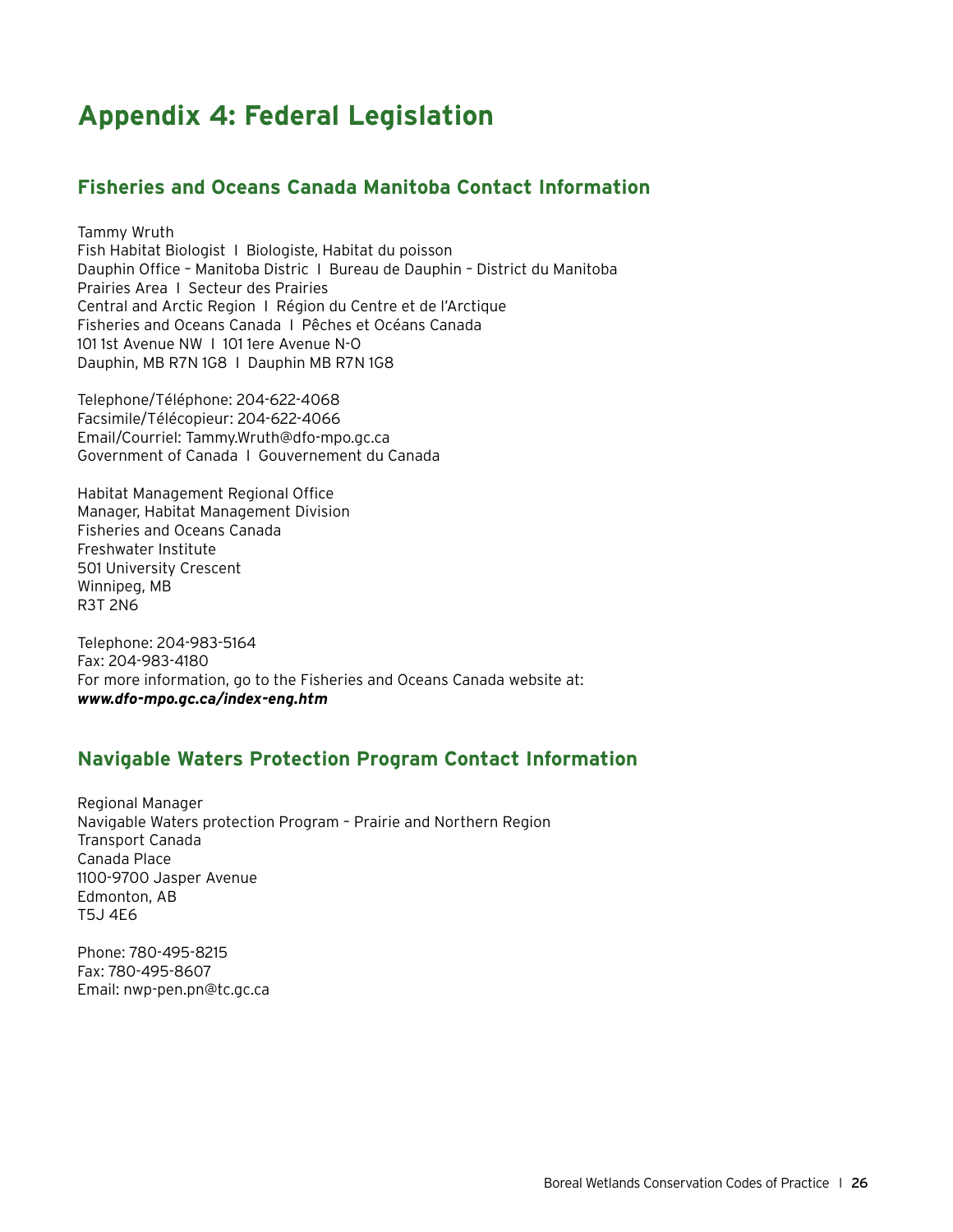# **Appendix 5: Examples of Environment Act Licences**

FML # 2 Licence No.: 2302 ER **CANADIAN KRAFT PAPERS INDUSTRIES LTD**.: "the Licensee" *[www.manitoba.ca/sd/eal/archive/1997/licences/2302er.pdf](http://www.manitoba.ca/sd/eal/archive/1997/licences/2302er.pdf)*

 $FML \# 3$ Licence No. 2191 E Issue Date: May 27, 1996 Varied: December 10, 1996, for the period 1996 – 2005 **LOUISIANA-PACIFIC CANADA LTD**.: "the Licensee" *[www.manitoba.ca/sd/eal/archive/1996/licences/2191e.pdf](http://www.manitoba.ca/sd/eal/archive/1996/licences/2191e.pdf)*

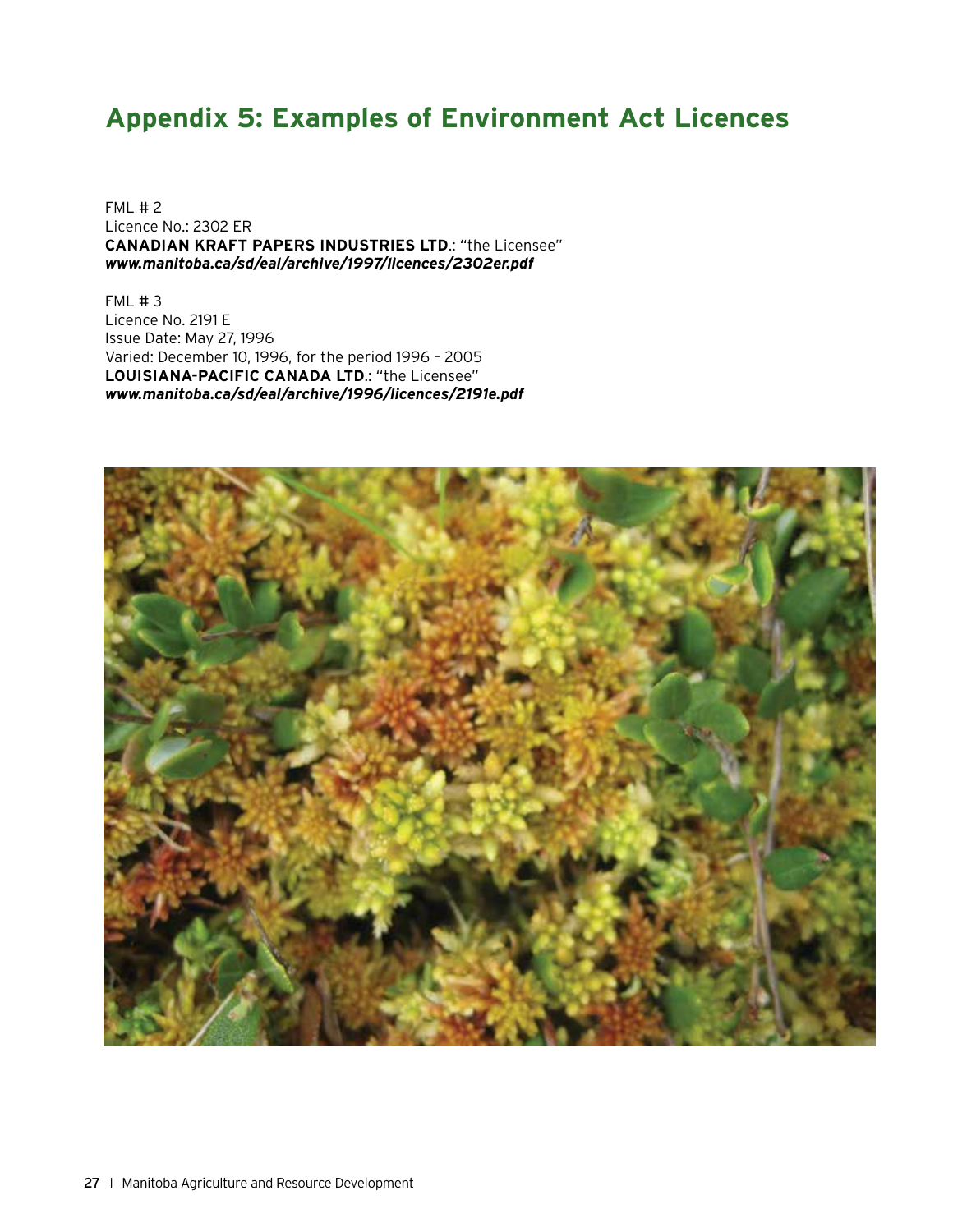# **References**

Ducks Unlimited Canada. 2011. Boreal Wetland Fact Sheets *[www.borealforest.ca](http://www.borealforest.ca)*

Ducks Unlimited Canada. 2018. *[Field Guide: Boreal Wetland Classes in the Boreal Plains Ecozone of](https://boreal.ducks.ca/publications/field-guide-of-boreal-wetland-classes-in-the-boreal-plains-ecozone-of-canada/)  [Canada](https://boreal.ducks.ca/publications/field-guide-of-boreal-wetland-classes-in-the-boreal-plains-ecozone-of-canada/)*. 90 pgs. ISBN 978-0-9812303-2-0.

Dunster, Julian and Katherine. 1996. Dictionary of Natural Resource Management. UBC Press. Vancouver B.C. 363 pp.

Fisheries and Oceans Canada, Projects near water. *[www.dfo-mpo.gc.ca/pnw-ppe/index-eng.html](http://www.dfo-mpo.gc.ca/pnw-ppe/index-eng.html)*

FPInnovations and Ducks Unlimited Canada, 2016. *[Resource Roads and Wetlands: A Guide for Planning,](https://boreal.ducks.ca/publications/resource-roads-and-wetlands-a-guide-for-planning-construction-and-maintenance/)  [Construction and Maintenance](https://boreal.ducks.ca/publications/resource-roads-and-wetlands-a-guide-for-planning-construction-and-maintenance/)*.

LP, Ducks Unlimited Canada, FPInnovations, SPL, Weyerhaeuser, Sustainable Forestry Initiative, 2014. *[Operational Guide for Forest Road Wetland Crossings](https://boreal.ducks.ca/publications/operational-guide-for-forest-road-wetland-crossings/)*.

National Wetland Working Group. 1997. The Canadian Wetland Classification System, 2nd edition. Edited by B.G. Warner and C.D.A. Rubec. Wetlands Resource Centre, University of Waterloo, Waterloo, ON. 68 pp.

Policy and Economics Directorate Forestry Canada. 1992. Silvicultural Terms in Canada. Science and Sustainable Development Directorate, Forestry Canada. Ottawa

Towards better relations with First Nations: Manitoba Conservation Consultation Policy "Discussion Paper". Draft. November 2002.

Tembec Industries Inc. 2001. Operating and renewal plan 2002 Forest Management Licence 01, IWSA East, IWSA West. Tembec Forest Resource Management Pine Falls Operations.

Transport Canada, Navigable waters protection program, *[www.tc.gc.ca/eng/programs-621.html](http://www.tc.gc.ca/eng/programs-621.html)*

Wetzel, R.G. 2001. Limnology: Lake and River Ecosystems. 3rd Edition. Academic Press. 1006 pp.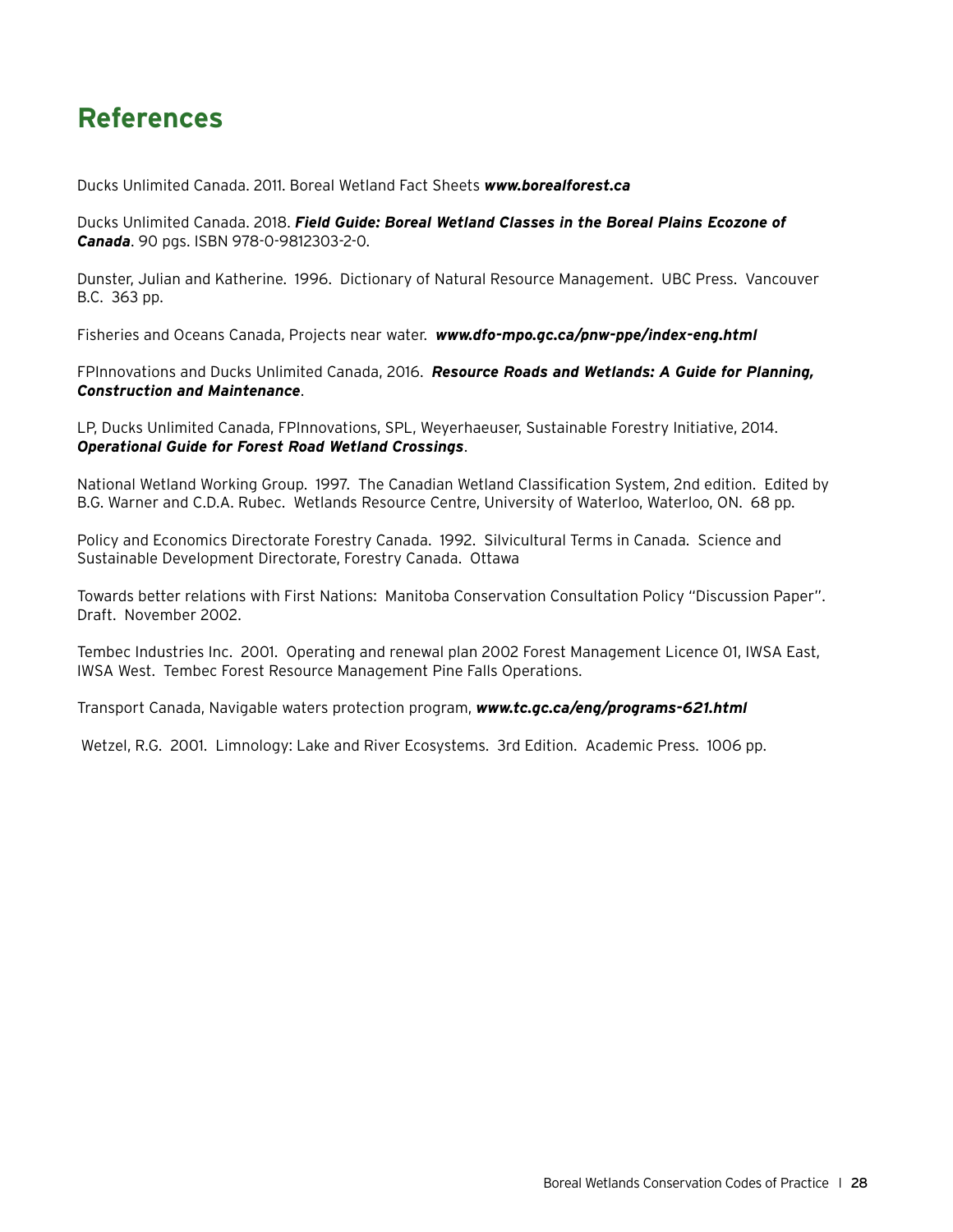# **Glossary of Terms**

**Aquatic Habitat** – Aquatic habitat are ecosystems that contain plants and animals that require water to be present for at least part of the year. This includes lotic (moving) and lentic (non-flowing) systems, such as rivers, streams, lakes, ponds and wetlands.

**Avoiding** boreal wetlands means that the impacts of a resource or access road or crossing on wetland benefits is negligible. If impacts to wetland benefits are not negligible, then minimization is required.

**Berm** – A berm is an artificial ridge or embankment used to stop vehicle traffic or to block line of sight.

**Best Management Practices** (BMPs) means the planning and operating practices that when implemented, minimize impacts to boreal wetlands or offset the impacts to boreal wetlands when minimization is not possible.

**Block** – A block is a geographic area of trees scheduled for harvest or other treatment (e.g., cut block, spray block) (Dunster 1996).

**Bog** – Bogs are peatlands that have deep deposits (more than 40 centimetres) of poorly decomposed organic material (referred to as peat). They are elevated above the surrounding terrain and receive water and most nutrients from precipitation. Bogs are the most nutrient-poor wetlands in the western boreal forest. Cushionforming sphagnum mosses are common, along with heath shrubs. Trees may be absent. If present, they form open-canopied forests of low, stunted trees (National Wetland Working Group 1997).

**Boreal Zone** is the broad, circumpolar vegetation zone of high northern latitudes. It is covered principally with forests and other wooded land, consisting of cold-tolerant tree species primarily within the genera *Abies, Larix, Picea* or *Pinus*, but also *Populus* and *Betula*. The zone also includes lakes, rivers and wetlands, and naturally treeless areas such as alpine areas on mountains, heathlands in areas influenced by oceanic climatic conditions, and some grasslands in drier areas. (*The extent of the North American boreal zone. Brandt, J.P. 2009.*)

**Borrow pit** – A borrow pit is a small quarry or excavation that provides material for use in road construction.

**Crown-Aboriginal Consultation** - The Manitoba government recognizes it has a duty to consult in a meaningful way with First Nations and Indigenous communities when a proposed provincial law, regulation, decision or action may infringe upon or adversely affect the exercise of a treaty or Aboriginal right of Indigenous communities. Consultation is a process of two-way communication in which the advice and opinions of the consulted party are sought prior to government action, to ensure that both parties are better informed and have attempted to avoid infringing on a right. If infringement on a right is unavoidable, mitigation measures should have been agreed upon, including measures to accommodate the infringement of the right. For more information on Crown-Aboriginal consultation, see the *Interim Provincial Policy for Crown Consultations with First Nations, Métis Communities and Other Indigenous Communities* at: *[www.manitoba.ca/ana/pdf/interim\\_aboriginal\\_consultation\\_policy\\_and\\_guidelines.pdf](http://www.manitoba.ca/ana/pdf/interim_aboriginal_consultation_policy_and_guidelines.pdf)*

**Ephemeral stream** – This is a stream that flows briefly, only in direct response to precipitation in the immediate locality, and has a channel that is at all times above the water table (Dunster 1996).

**Fen** – Fens are peatlands with deep organic (peat) deposits (more than 40 centimetres) influenced by slow, lateral water movement. Water sources have been in contact with nutrient-rich surface or groundwater, making fens more productive and biologically diverse than bogs. Fens can be treed, shrubby or open. Often referred to as muskeg, fens are the most extensive wetlands in the western boreal forest.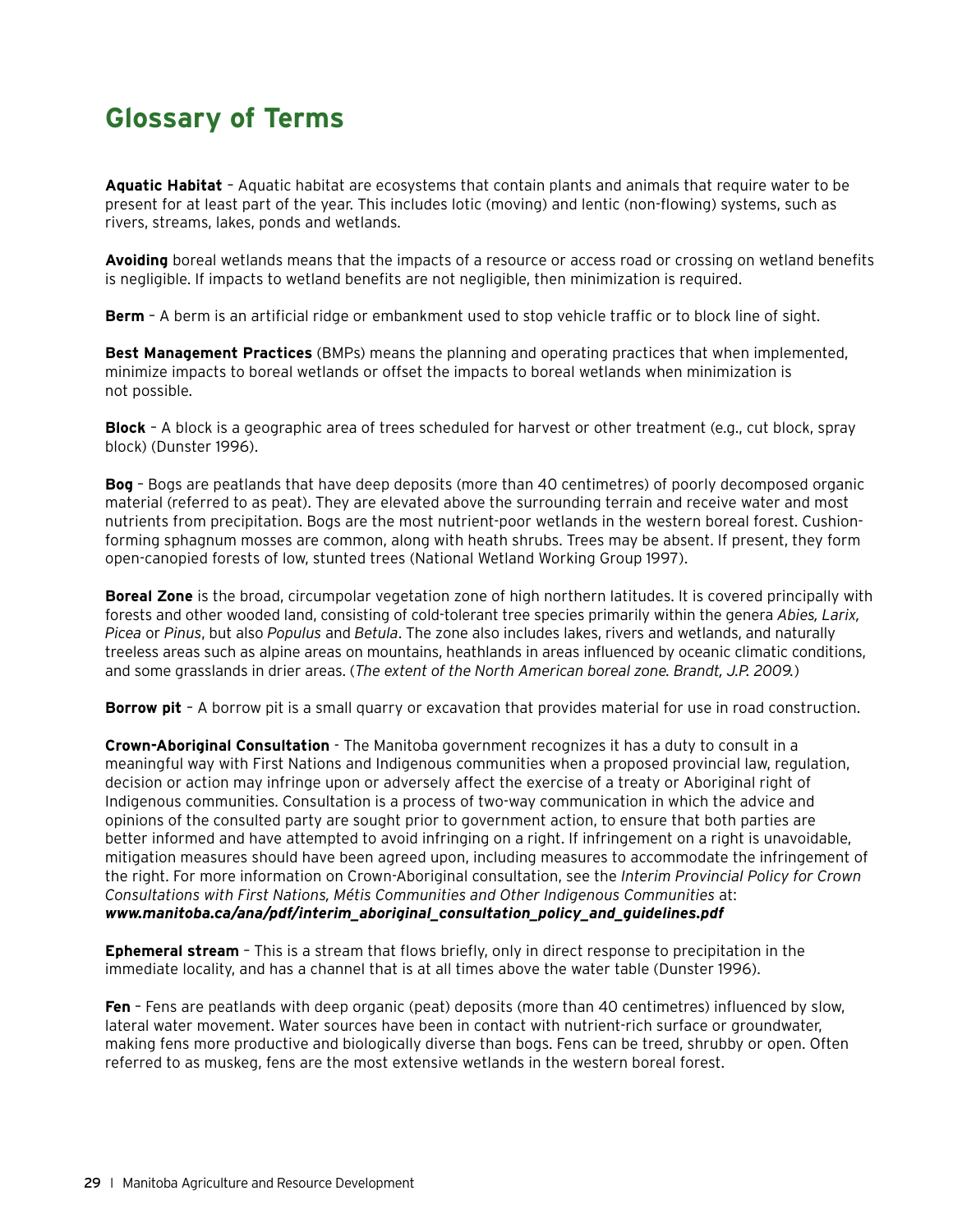**Forest Management Licence** (FML) – An FML is an area-based agreement, granted under The Forest Act, between the province and a company that provides a long-term fibre supply to a wood-using industry. In exchange for the company accepts many forest management responsibilities, including planning, allocating, supervising and administering both timber depletions and forest renewal activities.

**Forest Practices** – These are activities conducted during all stages of forest management, such as surveys, harvesting, road construction and silviculture.

**Guidebook** – A guidebook is a collection of policies, guidelines, procedures and standards related to a specific forest practice.

**Guideline** – Guidelines are alternative procedures or standards that can be applied to satisfy the principle upon which the guidelines are based. Specific guidelines are enforceable when identified on operating permits or work permits.

**Hydrological connectivity** is the natural flow of water between wetlands, or between wetlands and uplands, which if impacted, will change the flow of water.

**Integrated Resource Management Team (IRMT)** – IRMT is a regional management team organized to review natural resource issues. It is made up of members of Manitoba Sustainable Development for each region. Intermittent stream – This is a stream in contact with the groundwater table. It flows only at certain times of the year, such as when the groundwater table is high or when it receives water from springs or some surface source such as melting snow. It ceases to flow above the streambed when losses from evaporation or seepage exceed the available stream flow (Dunster 1996).

**Lake** – A lake is a sizable water body, generally greater than two metres in depth, surrounded by land and fed by rivers, springs or local precipitation (Environment Canada 2004). A lake has three zones:

- littoral zone, which is a sloped area that is close to land
- open water zone, where sunlight is abundant
- deep water zone, where little sunlight can reach

A lake may be deposited with minerals and sediment, and gradually, the lake becomes a wetland, such as a swamp or marsh. Because of this process of succession, it can be difficult to assign a water body to a particular class (Wetzel 2001).

**Landings** – Landings are places where logs are yarded and stored, pending loading and transport to a processing facility.

**Marsh** – Marshes are mineral wetlands with shallow organic deposits (less than 40 centimetres). Water levels fluctuate seasonally. Water sources are precipitation and associated run-off, groundwater and stream inflow. Marshes are characterized by an emergent vegetation of reeds, rushes or sedges (National Wetland Working Group 1997). In the western boreal forest, marshes are often found as a transition between open water and shorelines.

**Mitigate** – This refers to actions taken during the planning, design, construction and operation of works and undertakings to alleviate potential adverse effects on the land base.

**Navigable Water** – Navigable waters generally include all bodies of water useable by any type of floating vessel for transportation, recreation or commerce.

\*Note: Frequency of navigation may not be a factor in determining a navigable waterway. If it has the potential to be navigated, it will be determined navigable.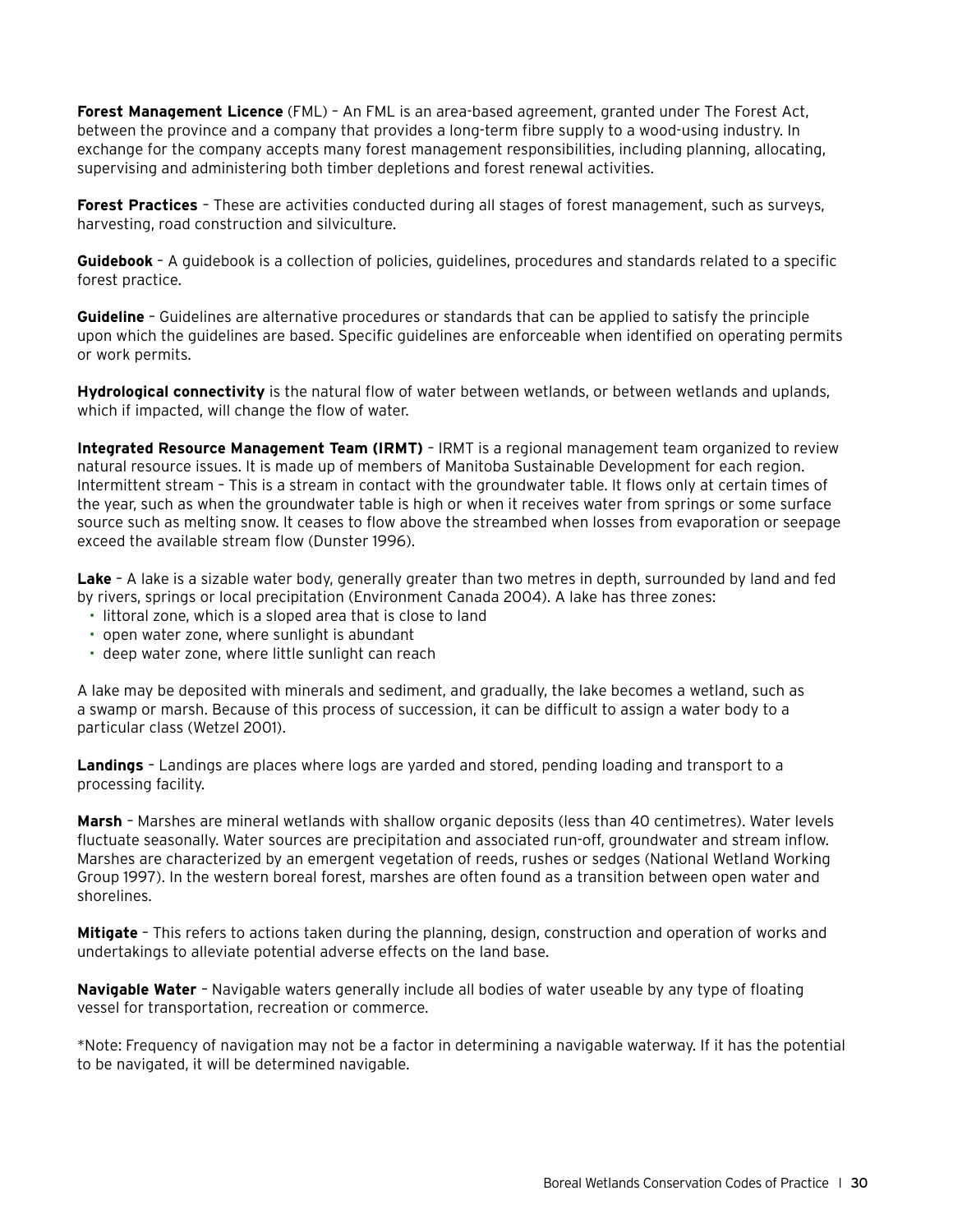**Operating Area** – A contiguous area upon which forest development activities are planned. Impacts of proposed harvesting activities on various resource concerns (e.g., ecological diversity, habitat management, and access and water management) are assessed based on the entire operating area.

**Operating Block** – This is a specific area within the operating area planned for harvest, usually in one season.

**Perennial or Permanent Stream** – This is a stream that flows continuously throughout the year (Dunster 1996).

**Permanent Impacts** are long-lasting, negative changes to boreal wetland functions, including changes to biodiversity, hydrological connectivity, and greenhouse gas emission functions.

**Policy** - A policy is a deliberately chosen course of action. In this document, policy refers to governing principles and corresponding procedures and standards of the Manitoba government.

**Procedures** – These are steps or a series of steps taken to put a policy or guideline into practice.

**Resource** – A resource is anything that is useful for something (e.g., animal, vegetable, mineral), or an abstract concept, such as aesthetics.

**Resource and access roads and crossings** include primary, secondary, tertiary, and winter roads and crossings.

**Resource Value** – This refers to a recognized and desired resource, existing or potential, including environmental, commercial, recreational, social or cultural function or uses.

**Right-of-Way (ROW)** – A ROW is the cleared area along a road alignment, which contains the roadbed, ditches, road slopes and back slopes.

**River** – Rivers are natural drainage channels for surface waters, primarily from runoff and base flow. Runoff is that part of precipitation that flows toward the rivers or streams on the ground surface or within the soil (subsurface runoff or interflow). Base flow is the part of stream flow that enters the stream channel from groundwater. A river's watershed or drainage basin—the area supplying it with water—is separated from the watersheds of neighbouring rivers by higher lands called drainage divides (Environment Canada 2004).

**Road Decommissioning** – This is intended to deter any vehicle travel on a road and may involve returning the road to vegetation.

**SARA (Species at Risk Act)** - In 2003, the Species at Risk Act was proclaimed. The act protects wildlife species at risk in Canada. Within the act, the Committee on the Status of Endangered Wildlife in Canada (COSEWIC) was established as an independent body of experts responsible for identifying and assessing species considered to be at risk. This is the first step towards protecting species at risk. Subsequent steps include COSEWIC reporting its results to the Canadian government and the public, and the minister of the environment's official response to the assessment results. Species that have been designated by COSEWIC may then qualify for legal protection and recovery under SARA.

**Shallow Open Water** – This refers to open water wetlands that have water depths less than two metres, but are too deep for emergent marsh vegetation to establish. These wetlands look like small lakes, although floating-leaves and submerged aquatic vegetation are common.

**Stakeholder** – A stakeholder is any person who feels their interests will be affected by the outcome of a decision making process. These interests do not have to be of a financial nature, but may include a whole range of human values, such as the need for natural justice, religious value, ecological principles and a longing for environmental protection (Dunster 1996).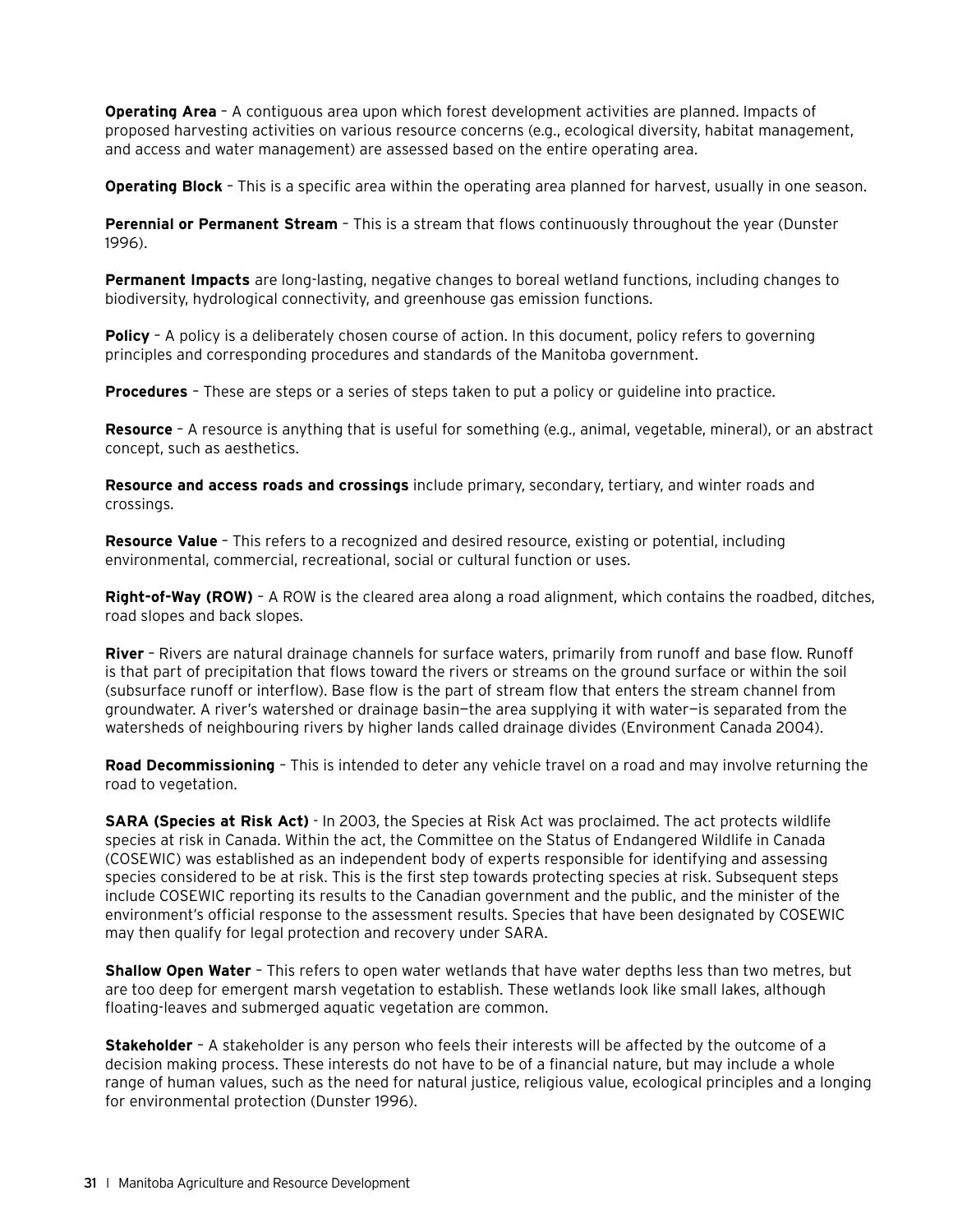**Standards** – These are descriptions of targets or goals used to measure the success of procedures. They may be general or specific.

**Swamp** – A swamp is a diverse group of wetlands with soils that is predominantly mineral based, although peat may be present in some settings. Swamps typically have hummocky ground that may contain pools of standing water or slow moving waters that occur seasonally or persist for long periods. The vegetation may consist of dense coniferous or deciduous forest, or tall shrub thickets (National Wetland Working Group 1997), often associated as shoreline areas of streams, lakes and floodplains.

**Wetlands** include bogs, fens, swamps, marshes, and ponded or open shallow water. Wetlands have the water table at, near, or above the surface, or it can be land that is saturated long enough to promote such features as wet-altered soils and water-tolerant vegetation (National Wetlands Working Group 1988). Wetlands are broadly grouped into organic wetlands (peatlands) that have organic soil depths greater than 40 centimetres, and mineral wetlands that have organic soil depths less than 40 centimetres.

**Wetland benefits** are the benefits that derive from wetland functions, such as ecological goods and services, or other economic and cultural values.

**Wetland functions** are the natural properties and processes (such as hydrological connectivity, biodiversity and habitat, and carbon storage potential) of wetland ecosystems.



*Photo Credit: Jeope Wolfe*